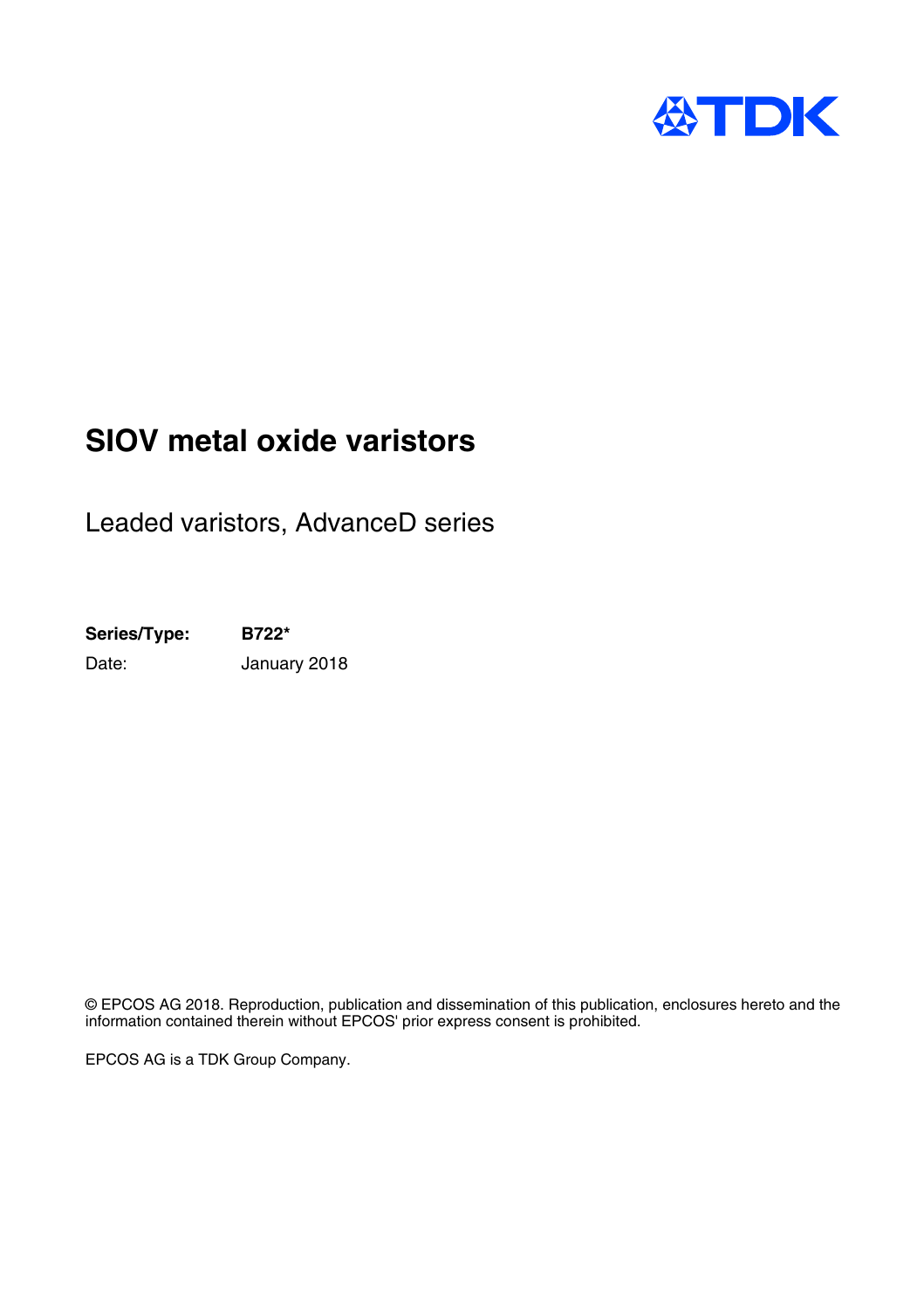

**Leaded varistors B722<sup>\*</sup> B722<sup>\*</sup>** 

#### **AdvanceD series**

#### **Construction**

- Round varistor element, leaded
- Coating: epoxy resin, flame-retardant to UL 94 V-0
- Terminals: tinned wire

#### **Features**

- High-energy AdvanceD series E2
- $\blacksquare$  High surge current ratings up to 10 kA
- High energy ratings up to 440 J
- Wide operating voltage range 130  $\ldots$  680  $V_{\text{PMS}}$
- PSpice models

#### **Approvals**

- $\blacksquare$  UL
- CSA
- **VDE**
- CQC S05/07 (K11 ... K460), S10/S14 (K11 ... K680), S20 (K11 ... K1000)
- **IEC**

#### **Delivery mode**

- Bulk (standard), taped versions on reel or in Ammo pack upon request.
- For further details refer to chapter "Taping, packaging and lead configuration" for leaded varistors.

#### **General technical data**

| Climatic category     | to IEC 60068-1 | 40/105/56  |                   |
|-----------------------|----------------|------------|-------------------|
| Operating temperature | to IEC 61051   | $-40+105$  | ℃                 |
| Storage temperature   |                | $-40+125$  | °C                |
| Electric strength     | to IEC 61051   | $\geq 2.5$ | kV <sub>RMS</sub> |
| Insulation resistance | to IEC 61051   | $\geq 100$ | $M\Omega$         |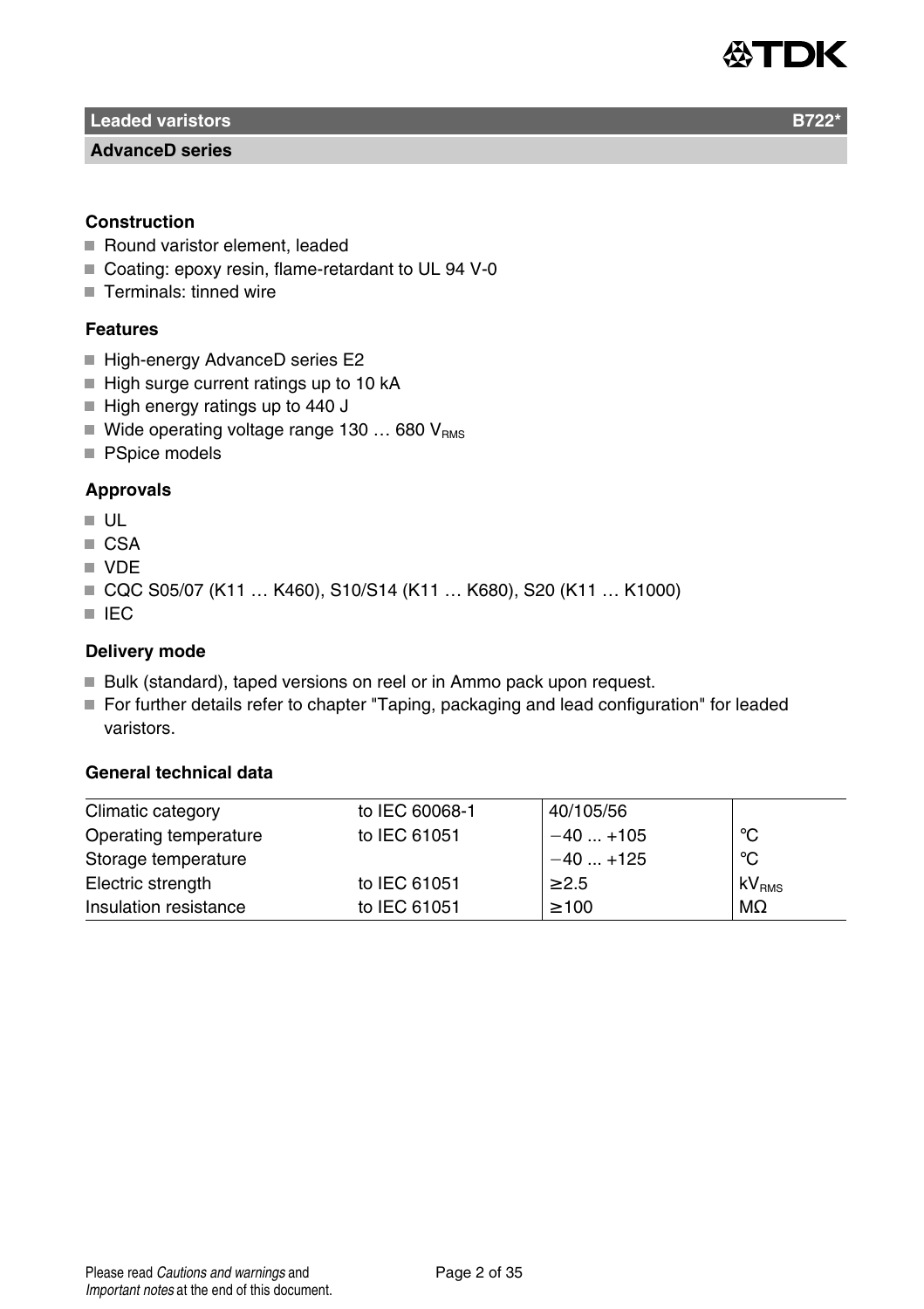

**AdvanceD series**

### **Electrical specifications and ordering codes**

**Maximum ratings (** $T_A = 105$  **°C)** 

| Ordering code     | Type      | $\mathbf{V}_\text{RMS}$ | $V_{DC}$ | $i_{\text{max}}$ | $\overline{I_n}$ <sup>1)</sup> | $\overline{\mathsf{W}}_{\mathsf{max}}$ | $\bar{\mathsf{P}}_{\mathsf{max}}$ |
|-------------------|-----------|-------------------------|----------|------------------|--------------------------------|----------------------------------------|-----------------------------------|
|                   | (untaped) |                         |          | $(8/20 \,\mu s)$ | $(8/20 \,\mu s)$               | $(2 \text{ ms})$                       |                                   |
|                   | SIOV-     |                         |          | 1 time           | 15 times                       |                                        |                                   |
|                   |           | V                       | v        | А                | Α                              | J                                      | W                                 |
| $V_{RMS} = 130 V$ |           |                         |          |                  |                                |                                        |                                   |
| B72205S2131K101   | S05K130E2 | 130                     | 170      | 800              | 150                            | 6.0                                    | 0.10                              |
| B72207S2131K101   | S07K130E2 | 130                     | 170      | 1750             | 500                            | 12.5                                   | 0.25                              |
| B72210S2131K101   | S10K130E2 | 130                     | 170      | 3500             | 1500                           | 25.0                                   | 0.40                              |
| B72214S2131K101   | S14K130E2 | 130                     | 170      | 6000             | 3000                           | 50.0                                   | 0.60                              |
| B72220S2131K101   | S20K130E2 | 130                     | 170      | 10000            | 3000                           | 100.0                                  | 1.00                              |
| $VRMS = 140 V$    |           |                         |          |                  |                                |                                        |                                   |
| B72205S2141K101   | S05K140E2 | 140                     | 180      | 800              | 150                            | 6.5                                    | 0.10                              |
| B72207S2141K101   | S07K140E2 | 140                     | 180      | 1750             | 500                            | 13.5                                   | 0.25                              |
| B72210S2141K101   | S10K140E2 | 140                     | 180      | 3500             | 1500                           | 27.5                                   | 0.40                              |
| B72214S2141K101   | S14K140E2 | 140                     | 180      | 6000             | 3000                           | 55.0                                   | 0.60                              |
| B72220S2141K101   | S20K140E2 | 140                     | 180      | 10000            | 3000                           | 110.0                                  | 1.00                              |
| $VRMS = 150 V$    |           |                         |          |                  |                                |                                        |                                   |
| B72205S2151K101   | S05K150E2 | 150                     | 200      | 800              | 150                            | 7.5                                    | 0.10                              |
| B72207S2151K101   | S07K150E2 | 150                     | 200      | 1750             | 500                            | 15.0                                   | 0.25                              |
| B72210S2151K101   | S10K150E2 | 150                     | 200      | 3500             | 1500                           | 30.0                                   | 0.40                              |
| B72214S2151K101   | S14K150E2 | 150                     | 200      | 6000             | 3000                           | 60.0                                   | 0.60                              |
| B72220S2151K101   | S20K150E2 | 150                     | 200      | 10000            | 3000                           | 120.0                                  | 1.00                              |
| $VRMS = 175 V$    |           |                         |          |                  |                                |                                        |                                   |
| B72205S2171K101   | S05K175E2 | 175                     | 225      | 800              | 150                            | 8.0                                    | 0.10                              |
| B72207S2171K101   | S07K175E2 | 175                     | 225      | 1750             | 500                            | 17.0                                   | 0.25                              |
| B72210S2171K101   | S10K175E2 | 175                     | 225      | 3500             | 1500                           | 35.0                                   | 0.40                              |
| B72214S2171K101   | S14K175E2 | 175                     | 225      | 6000             | 3000                           | 70.0                                   | 0.60                              |
| B72220S2171K101   | S20K175E2 | 175                     | 225      | 10000            | 3000                           | 135.0                                  | 1.00                              |
| $VRMS = 210 V$    |           |                         |          |                  |                                |                                        |                                   |
| B72205S2211K101   | S05K210E2 | 210                     | 270      | 800              | 150                            | 9.5                                    | 0.10                              |
| B72207S2211K101   | S07K210E2 | 210                     | 270      | 1750             | 500                            | 20.0                                   | 0.25                              |
| B72210S2211K101   | S10K210E2 | 210                     | 270      | 3500             | 1500                           | 42.0                                   | 0.40                              |
| B72214S2211K101   | S14K210E2 | 210                     | 270      | 6000             | 3000                           | 80.0                                   | 0.60                              |
| B72220S2211K101   | S20K210E2 | 210                     | 270      | 10000            | 3000                           | 160.0                                  | 1.00                              |
| $VRMS = 230 V$    |           |                         |          |                  |                                |                                        |                                   |
| B72205S2231K101   | S05K230E2 | 230                     | 300      | 800              | 150                            | 11.0                                   | 0.10                              |
| B72207S2231K101   | S07K230E2 | 230                     | 300      | 1750             | 500                            | 23.0                                   | 0.25                              |
| B72210S2231K101   | S10K230E2 | 230                     | 300      | 3500             | 1500                           | 45.0                                   | 0.40                              |
| B72214S2231K101   | S14K230E2 | 230                     | 300      | 6000             | 3000                           | 90.0                                   | 0.60                              |
| B72220S2231K101   | S20K230E2 | 230                     | 300      | 10000            | 3000                           | 180.0                                  | 1.00                              |

<sup>1)</sup> **Note:** Nominal discharge current  $I_n$  according to UL 1449,  $4<sup>th</sup>$  edition.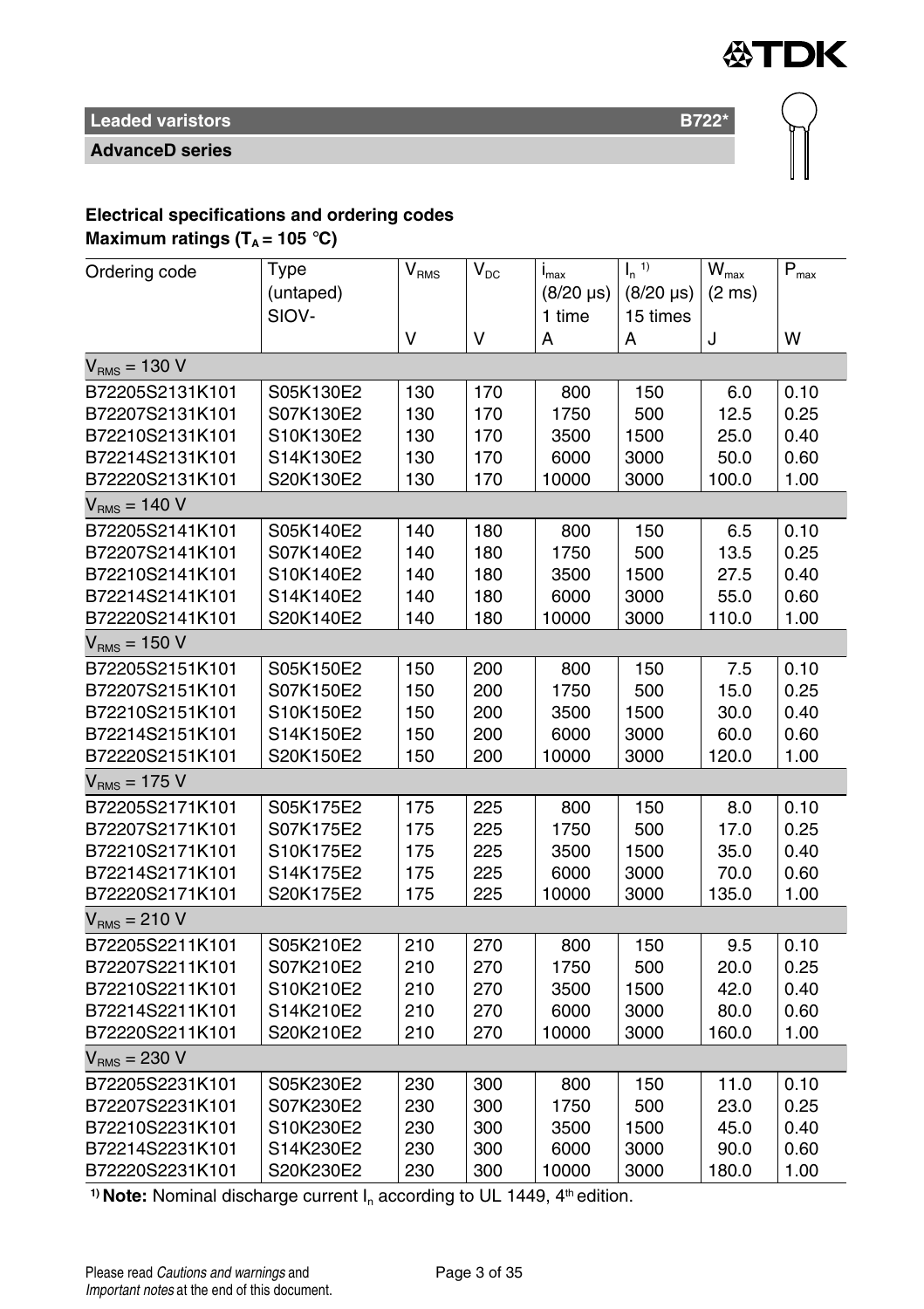

### **Characteristics (T<sub>A</sub> = 25 °C)**

| Ordering code     | V.     | $\Delta V_v$ | $\mathbf{V}_{\mathrm{c,max}}$ | $i_{\rm c}$ | $\overline{C}_{typ}$ |
|-------------------|--------|--------------|-------------------------------|-------------|----------------------|
|                   | (1 mA) | (1 mA)       | $(i_{c})$                     |             | (1 kHz)              |
|                   | V      | $\%$         | V                             | А           | pF                   |
| $V_{RMS} = 130 V$ |        |              |                               |             |                      |
| B72205S2131K101   | 205    | ±10          | 340                           | 5.0         | 135                  |
| B72207S2131K101   | 205    | ±10          | 340                           | 10.0        | 245                  |
| B72210S2131K101   | 205    | ±10          | 340                           | 25.0        | 500                  |
| B72214S2131K101   | 205    | ±10          | 340                           | 50.0        | 880                  |
| B72220S2131K101   | 205    | ±10          | 340                           | 100.0       | 1850                 |
| $VRMS = 140 V$    |        |              |                               |             |                      |
| B72205S2141K101   | 220    | ±10          | 360                           | 5.0         | 125                  |
| B72207S2141K101   | 220    | ±10          | 360                           | 10.0        | 230                  |
| B72210S2141K101   | 220    | ±10          | 360                           | 25.0        | 470                  |
| B72214S2141K101   | 220    | ±10          | 360                           | 50.0        | 820                  |
| B72220S2141K101   | 220    | ±10          | 360                           | 100.0       | 1700                 |
| $VRMS = 150 V$    |        |              |                               |             |                      |
| B72205S2151K101   | 240    | ±10          | 395                           | 5.0         | 115                  |
| B72207S2151K101   | 240    | ±10          | 395                           | 10.0        | 210                  |
| B72210S2151K101   | 240    | ±10          | 395                           | 25.0        | 430                  |
| B72214S2151K101   | 240    | ±10          | 395                           | 50.0        | 750                  |
| B72220S2151K101   | 240    | ±10          | 395                           | 100.0       | 1550                 |
| $VRMS = 175 V$    |        |              |                               |             |                      |
| B72205S2171K101   | 270    | ±10          | 455                           | 5.0         | 100                  |
| B72207S2171K101   | 270    | ±10          | 455                           | 10.0        | 190                  |
| B72210S2171K101   | 270    | ±10          | 455                           | 25.0        | 380                  |
| B72214S2171K101   | 270    | ±10          | 455                           | 50.0        | 670                  |
| B72220S2171K101   | 270    | ±10          | 455                           | 100.0       | 1350                 |
| $VRMS = 210 V$    |        |              |                               |             |                      |
| B72205S2211K101   | 330    | ±10          | 545                           | 5.0         | 75                   |
| B72207S2211K101   | 330    | ±10          | 545                           | 10.0        | 140                  |
| B72210S2211K101   | 330    | ±10          | 545                           | 25.0        | 290                  |
| B72214S2211K101   | 330    | ±10          | 545                           | 50.0        | 580                  |
| B72220S2211K101   | 330    | ±10          | 545                           | 100.0       | 1100                 |
| $VRMS = 230 V$    |        |              |                               |             |                      |
| B72205S2231K101   | 360    | ±10          | 595                           | 5.0         | 70                   |
| B72207S2231K101   | 360    | ±10          | 595                           | 10.0        | 130                  |
| B72210S2231K101   | 360    | ±10          | 595                           | 25.0        | 265                  |
| B72214S2231K101   | 360    | ±10          | 595                           | 50.0        | 530                  |
| B72220S2231K101   | 360    | ±10          | 595                           | 100.0       | 1000                 |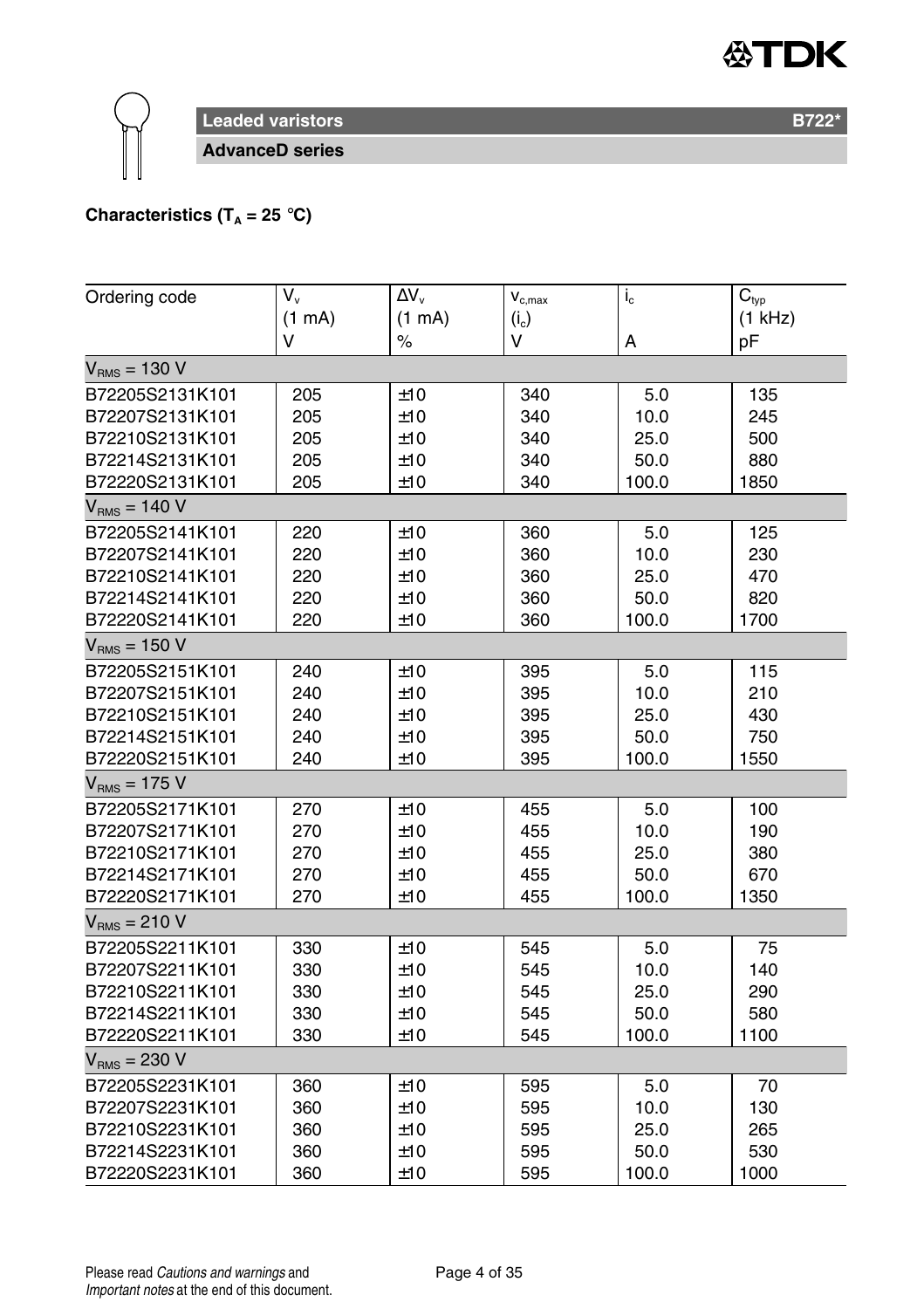

**AdvanceD series**

# **Electrical specifications and ordering codes**

**Maximum ratings (** $T_A$  **= 105 °C)** 

| Ordering code     | Type      | $\mathsf{V}_{\mathsf{RMS}}$ | $V_{DC}$ | $i_{max}$        | $\overline{I_n}^{(1)}$ | $\overline{W}_{\text{max}}$ | $\overline{\mathsf{P}}_{\mathsf{max}}$ |
|-------------------|-----------|-----------------------------|----------|------------------|------------------------|-----------------------------|----------------------------------------|
|                   | (untaped) |                             |          | $(8/20 \,\mu s)$ | $(8/20 \,\mu s)$       | $(2 \text{ ms})$            |                                        |
|                   | SIOV-     |                             |          | 1 time           | 15 times               |                             |                                        |
|                   |           | v                           | V        | Α                | Α                      | J                           | W                                      |
| $VRMS = 250 V$    |           |                             |          |                  |                        |                             |                                        |
| B72205S2251K101   | S05K250E2 | 250                         | 320      | 800              | 150                    | 12.0                        | 0.10                                   |
| B72207S2251K101   | S07K250E2 | 250                         | 320      | 1750             | 500                    | 25.0                        | 0.25                                   |
| B72210S2251K101   | S10K250E2 | 250                         | 320      | 3500             | 1500                   | 50.0                        | 0.40                                   |
| B72214S2251K101   | S14K250E2 | 250                         | 320      | 6000             | 3000                   | 100.0                       | 0.60                                   |
| B72220S2251K101   | S20K250E2 | 250                         | 320      | 10000            | 3000                   | 195.0                       | 1.00                                   |
| $V_{RMS}$ = 275 V |           |                             |          |                  |                        |                             |                                        |
| B72205S2271K101   | S05K275E2 | 275                         | 350      | 800              | 150                    | 13.5                        | 0.10                                   |
| B72207S2271K101   | S07K275E2 | 275                         | 350      | 1750             | 500                    | 27.5                        | 0.25                                   |
| B72210S2271K101   | S10K275E2 | 275                         | 350      | 3500             | 1500                   | 55.0                        | 0.40                                   |
| B72214S2271K101   | S14K275E2 | 275                         | 350      | 6000             | 3000                   | 110.0                       | 0.60                                   |
| B72220S2271K101   | S20K275E2 | 275                         | 350      | 10000            | 3000                   | 215.0                       | 1.00                                   |
| $V_{RMS} = 300 V$ |           |                             |          |                  |                        |                             |                                        |
| B72205S2301K101   | S05K300E2 | 300                         | 385      | 800              | 150                    | 15.0                        | 0.10                                   |
| B72207S2301K101   | S07K300E2 | 300                         | 385      | 1750             | 500                    | 30.0                        | 0.25                                   |
| B72210S2301K101   | S10K300E2 | 300                         | 385      | 3500             | 1500                   | 60.0                        | 0.40                                   |
| B72214S2301K101   | S14K300E2 | 300                         | 385      | 6000             | 3000                   | 125.0                       | 0.60                                   |
| B72220S2301K101   | S20K300E2 | 300                         | 385      | 10000            | 3000                   | 250.0                       | 1.00                                   |
| $VRMS = 320 V$    |           |                             |          |                  |                        |                             |                                        |
| B72207S2321K101   | S07K320E2 | 320                         | 420      | 1750             | 500                    | 32.0                        | 0.25                                   |
| B72210S2321K101   | S10K320E2 | 320                         | 420      | 3500             | 1500                   | 67.0                        | 0.40                                   |
| B72214S2321K101   | S14K320E2 | 320                         | 420      | 6000             | 3000                   | 136.0                       | 0.60                                   |
| B72220S2321K101   | S20K320E2 | 320                         | 420      | 10000            | 3000                   | 273.0                       | 1.00                                   |
| $VRMS = 350 V$    |           |                             |          |                  |                        |                             |                                        |
| B72210S2351K101   | S10K350E2 | 350                         | 460      | 3500             | 1500                   | 67.0                        | 0.40                                   |
| B72214S2351K101   | S14K350E2 | 350                         | 460      | 5000             | 3000                   | 136.0                       | 0.60                                   |
| B72220S2351K101   | S20K350E2 | 350                         | 460      | 10000            | 3000                   | 273.0                       | 1.00                                   |
| $V_{RMS} = 385$ V |           |                             |          |                  |                        |                             |                                        |
| B72210S2381K101   | S10K385E2 | 385                         | 505      | 3500             | 1500                   | 67.0                        | 0.40                                   |
| B72214S2381K101   | S14K385E2 | 385                         | 505      | 5000             | 3000                   | 136.0                       | 0.60                                   |
| B72220S2381K101   | S20K385E2 | 385                         | 505      | 10000            | 3000                   | 273.0                       | 1.00                                   |

<sup>1)</sup> Note: Nominal discharge current I<sub>n</sub> according to UL 1449, 4<sup>th</sup> edition.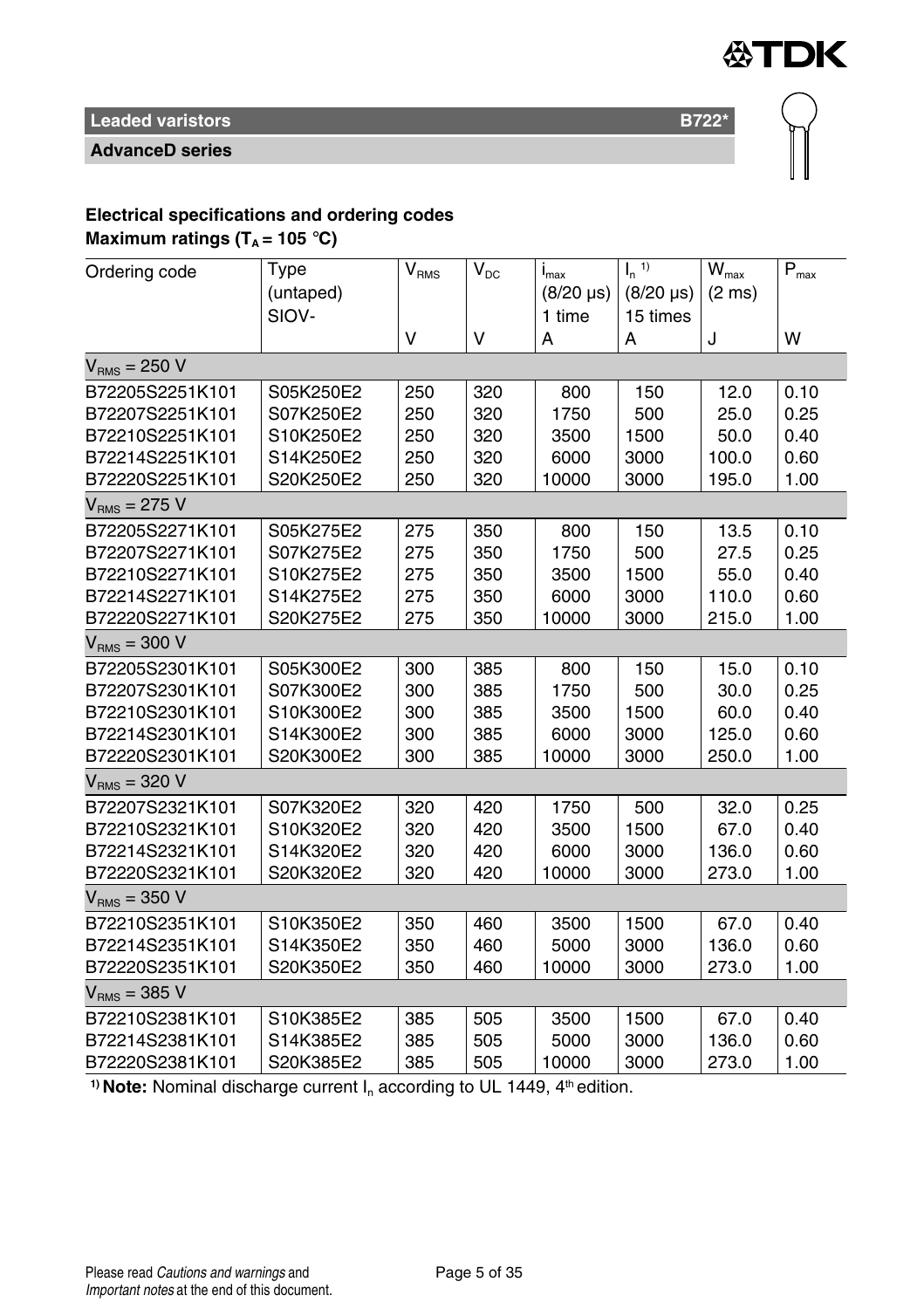

### **Characteristics (T<sub>A</sub> = 25 °C)**

| Ordering code     | V.     | $\Delta V_{\rm v}$ | $\mathbf{V}_{\mathrm{c,max}}$ | $i_{\rm c}$ | $\overline{C}_{typ}$ |
|-------------------|--------|--------------------|-------------------------------|-------------|----------------------|
|                   | (1 mA) | (1 mA)             | $(i_c)$                       |             | $(1$ kHz)            |
|                   | v      | $\%$               | v                             | A           | pF                   |
| $VRMS = 250 V$    |        |                    |                               |             |                      |
| B72205S2251K101   | 390    | ±10                | 650                           | 5.0         | 65                   |
| B72207S2251K101   | 390    | ±10                | 650                           | 10.0        | 120                  |
| B72210S2251K101   | 390    | ±10                | 650                           | 25.0        | 245                  |
| B72214S2251K101   | 390    | ±10                | 650                           | 50.0        | 490                  |
| B72220S2251K101   | 390    | ±10                | 650                           | 100.0       | 940                  |
| $VRMS = 275 V$    |        |                    |                               |             |                      |
| B72205S2271K101   | 430    | ±10                | 710                           | 5.0         | 60                   |
| B72207S2271K101   | 430    | ±10                | 710                           | 10.0        | 110                  |
| B72210S2271K101   | 430    | ±10                | 710                           | 25.0        | 220                  |
| B72214S2271K101   | 430    | ±10                | 710                           | 50.0        | 440                  |
| B72220S2271K101   | 430    | ±10                | 710                           | 100.0       | 850                  |
| $VRMS = 300 V$    |        |                    |                               |             |                      |
| B72205S2301K101   | 470    | ±10                | 775                           | 5.0         | 55                   |
| B72207S2301K101   | 470    | ±10                | 775                           | 10.0        | 100                  |
| B72210S2301K101   | 470    | ±10                | 775                           | 25.0        | 200                  |
| B72214S2301K101   | 470    | ±10                | 775                           | 50.0        | 400                  |
| B72220S2301K101   | 470    | ±10                | 775                           | 100.0       | 780                  |
| $VRMS = 320 V$    |        |                    |                               |             |                      |
| B72207S2321K101   | 510    | ±10                | 840                           | 10.0        | 90                   |
| B72210S2321K101   | 510    | ±10                | 840                           | 25.0        | 185                  |
| B72214S2321K101   | 510    | ±10                | 840                           | 50.0        | 370                  |
| B72220S2321K101   | 510    | ±10                | 840                           | 100.0       | 720                  |
| $VRMS = 350 V$    |        |                    |                               |             |                      |
| B72210S2351K101   | 560    | ±10                | 910                           | 25.0        | 160                  |
| B72214S2351K101   | 560    | ±10                | 910                           | 50.0        | 350                  |
| B72220S2351K101   | 560    | ±10                | 910                           | 100.0       | 660                  |
| $V_{RMS}$ = 385 V |        |                    |                               |             |                      |
| B72210S2381K101   | 620    | ±10                | 1025                          | 25.0        | 175                  |
| B72214S2381K101   | 620    | ±10                | 1025                          | 50.0        | 315                  |
| B72220S2381K101   | 620    | ±10                | 1025                          | 100.0       | 600                  |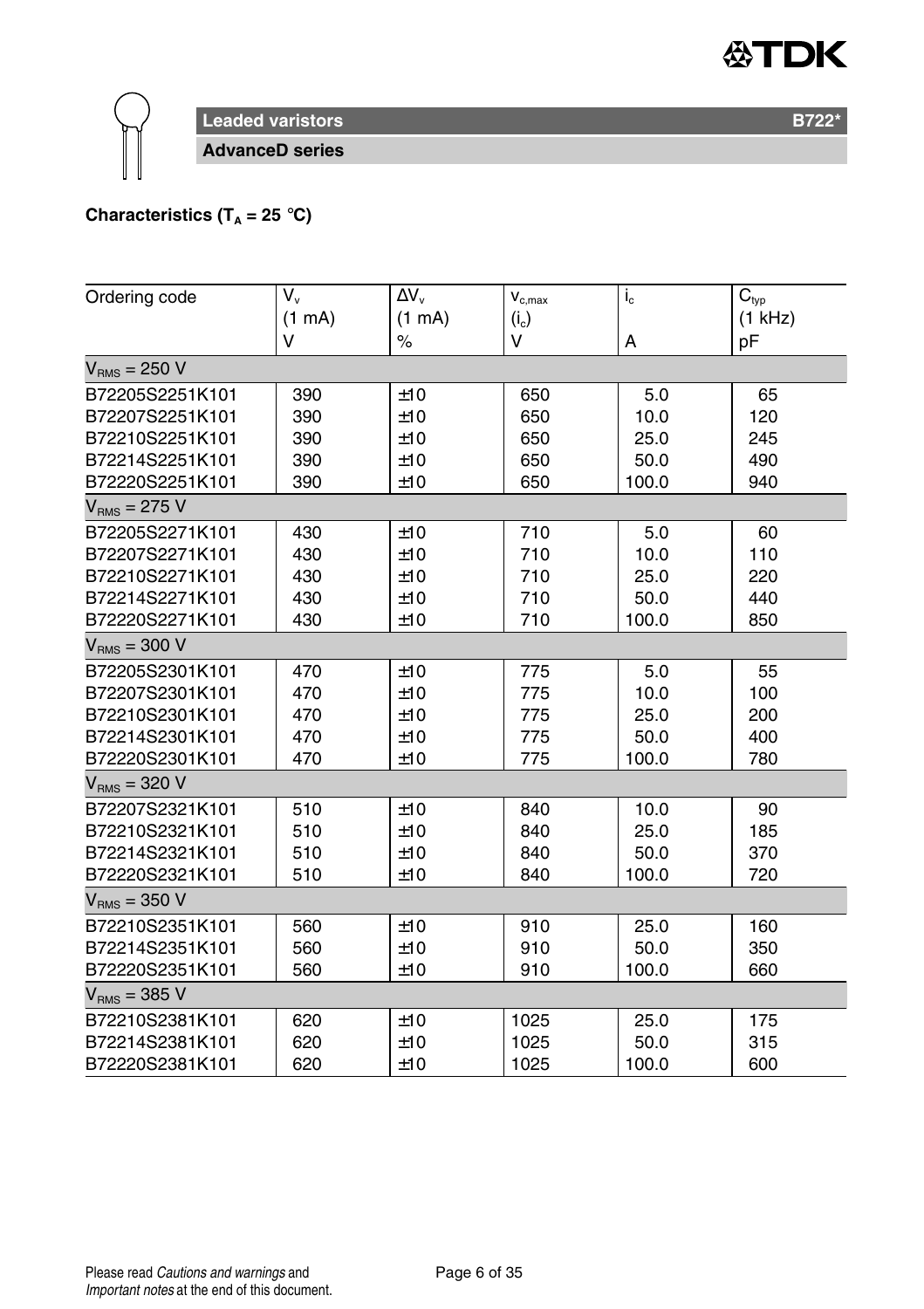

**AdvanceD series**

# **Electrical specifications and ordering codes**

**Maximum ratings (** $T_A$  **= 105 °C)** 

| Ordering code     | Type      | $V_{\rm RMS}$ | $V_{DC}$ | $i_{max}$        | $\mathsf{I}_n$ <sup>1)</sup> | $W_{\text{max}}$ | $\mathsf{P}_{\mathsf{max}}$ |
|-------------------|-----------|---------------|----------|------------------|------------------------------|------------------|-----------------------------|
|                   | (untaped) |               |          | $(8/20 \,\mu s)$ | $(8/20 \,\mu s)$             | $(2 \text{ ms})$ |                             |
|                   | SIOV-     |               |          | 1 time           | 15 times                     |                  |                             |
|                   |           | v             | $\vee$   | A                | A                            | J                | w                           |
| $V_{RMS}$ = 420 V |           |               |          |                  |                              |                  |                             |
| B72210S2421K101   | S10K420E2 | 420           | 560      | 3500             | 1500                         | 67.0             | 0.40                        |
| B72214S2421K101   | S14K420E2 | 420           | 560      | 5000             | 3000                         | 136.0            | 0.60                        |
| B72220S2421K101   | S20K420E2 | 420           | 560      | 10000            | 3000                         | 273.0            | 1.00                        |
| $V_{RMS}$ = 460 V |           |               |          |                  |                              |                  |                             |
| B72210S2461K101   | S10K460E2 | 460           | 615      | 3500             | 1500                         | 70.0             | 0.40                        |
| B72214S2461K101   | S14K460E2 | 460           | 615      | 5000             | 3000                         | 150.0            | 0.60                        |
| B72220S2461K101   | S20K460E2 | 460           | 615      | 10000            | 3000                         | 300.0            | 1.00                        |
| $VRMS = 510 V$    |           |               |          |                  |                              |                  |                             |
| B72210S2511K101   | S10K510E2 | 510           | 670      | 3500             | 1500                         | 80.0             | 0.40                        |
| B72214S2511K101   | S14K510E2 | 510           | 670      | 5000             | 3000                         | 165.0            | 0.60                        |
| B72220S2511K101   | S20K510E2 | 510           | 670      | 10000            | 3000                         | 325.0            | 1.00                        |
| $V_{RMS}$ = 550 V |           |               |          |                  |                              |                  |                             |
| B72210S2551K101   | S10K550E2 | 550           | 745      | 3500             | 1500                         | 90.0             | 0.40                        |
| B72214S2551K101   | S14K550E2 | 550           | 745      | 5000             | 3000                         | 180.0            | 0.60                        |
| B72220S2551K101   | S20K550E2 | 550           | 745      | 10000            | 3000                         | 360.0            | 1.00                        |
| $VRMS = 625 V$    |           |               |          |                  |                              |                  |                             |
| B72210S2621K101   | S10K625E2 | 625           | 825      | 3500             | 1500                         | 100.0            | 0.40                        |
| B72214S2621K101   | S14K625E2 | 625           | 825      | 5000             | 3000                         | 200.0            | 0.60                        |
| B72220S2621K101   | S20K625E2 | 625           | 825      | 10000            | 3000                         | 400.0            | 1.00                        |
| $VRMS = 680 V$    |           |               |          |                  |                              |                  |                             |
| B72210S2681K101   | S10K680E2 | 680           | 895      | 3500             | 1500                         | 110.0            | 0.40                        |
| B72214S2681K101   | S14K680E2 | 680           | 895      | 5000             | 3000                         | 220.0            | 0.60                        |
| B72220S2681K101   | S20K680E2 | 680           | 895      | 10000            | 3000                         | 440.0            | 1.00                        |

<sup>1)</sup> Note: Nominal discharge current I<sub>n</sub> according to UL 1449, 4<sup>th</sup> edition.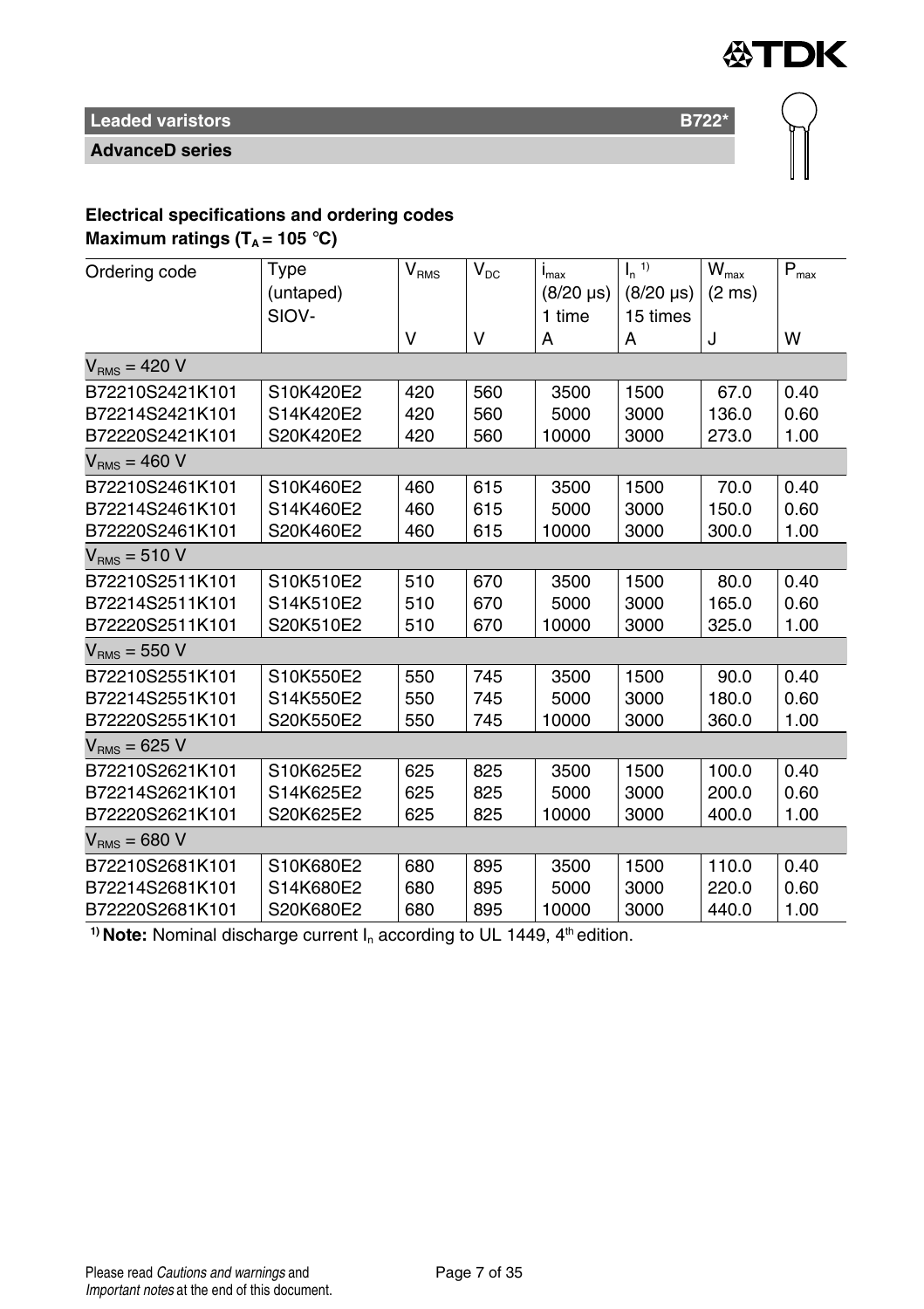

### **Characteristics (T<sub>A</sub> = 25 °C)**

| Ordering code     | V.     | ΔV <sub>ν</sub> | $\mathbf{V}_{\text{c,max}}$ | $i_{\rm c}$ | $C_{typ}$ |
|-------------------|--------|-----------------|-----------------------------|-------------|-----------|
|                   | (1 mA) | (1 mA)          | $(i_c)$                     |             | $(1$ kHz) |
|                   | v      | $\%$            | v                           | A           | pF        |
| $V_{BMS} = 420 V$ |        |                 |                             |             |           |
| B72210S2421K101   | 680    | ±10             | 1120                        | 25.0        | 165       |
| B72214S2421K101   | 680    | ±10             | 1120                        | 50.0        | 290       |
| B72220S2421K101   | 680    | ±10             | 1120                        | 100.0       | 550       |
| $V_{BMS}$ = 460 V |        |                 |                             |             |           |
| B72210S2461K101   | 750    | ±10             | 1240                        | 25.0        | 150       |
| B72214S2461K101   | 750    | ±10             | 1240                        | 50.0        | 260       |
| B72220S2461K101   | 750    | ±10             | 1240                        | 100.0       | 500       |
| $V_{BMS}$ = 510 V |        |                 |                             |             |           |
| B72210S2511K101   | 820    | ±10             | 1355                        | 25.0        | 140       |
| B72214S2511K101   | 820    | ±10             | 1355                        | 50.0        | 240       |
| B72220S2511K101   | 820    | ±10             | 1355                        | 100.0       | 460       |
| $VRMS = 550 V$    |        |                 |                             |             |           |
| B72210S2551K101   | 910    | ±10             | 1500                        | 25.0        | 120       |
| B72214S2551K101   | 910    | ±10             | 1500                        | 50.0        | 215       |
| B72220S2551K101   | 910    | ±10             | 1500                        | 100.0       | 410       |
| $V_{BMS}$ = 625 V |        |                 |                             |             |           |
| B72210S2621K101   | 1000   | ±10             | 1650                        | 25.0        | 110       |
| B72214S2621K101   | 1000   | ±10             | 1650                        | 50.0        | 200       |
| B72220S2621K101   | 1000   | ±10             | 1650                        | 100.0       | 380       |
| $VRMS = 680 V$    |        |                 |                             |             |           |
| B72210S2681K101   | 1100   | ±10             | 1815                        | 25.0        | 100       |
| B72214S2681K101   | 1100   | ±10             | 1815                        | 50.0        | 180       |
| B72220S2681K101   | 1100   | ±10             | 1815                        | 100.0       | 340       |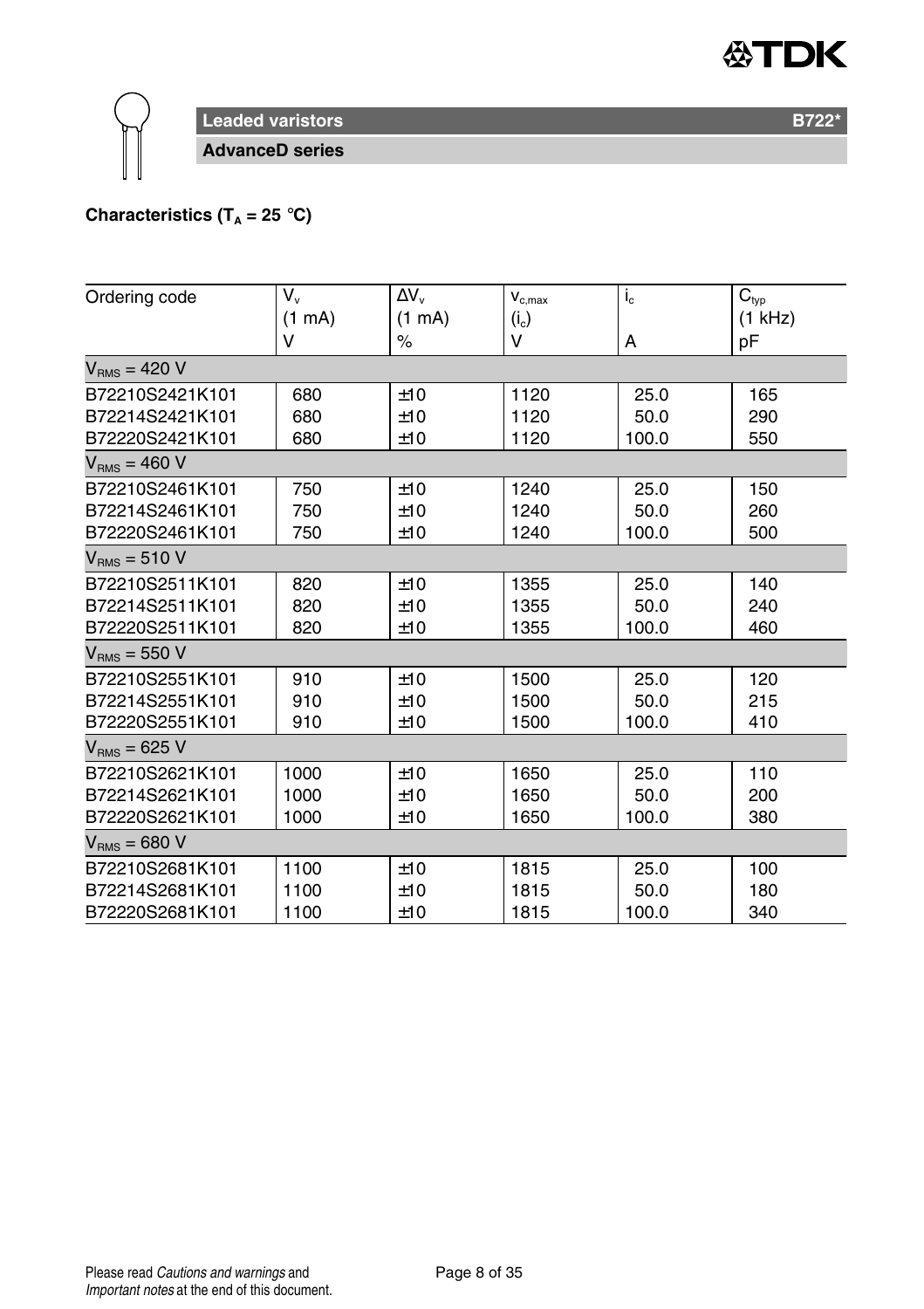

#### **AdvanceD series**

#### **Dimensional drawings Weight**



| Nominal diameter | $V_{RMS}$ | Weight |
|------------------|-----------|--------|
| mm               |           | g      |
| 5                | 130  300  | 0.40.5 |
|                  | 130  320  | 0.60.8 |
| 10               | 130680    | 1.22.8 |
| 14               | 130  680  | 1.84.8 |
| 20               | 130  680  | 3.39.6 |

The weight of varistors in between these voltage classes can be interpolated.

1) Seating plane to IEC 60717

**VAR0408 C E** 

#### **Dimensions**

| Ordering code     | $[e] \pm 1$ | a (typical) | $W_{\text{max}}$ | th $_{\text{max}}$ | $h_{\text{max}}$ | $I_{min}$ | $d \pm 0.05$ |
|-------------------|-------------|-------------|------------------|--------------------|------------------|-----------|--------------|
|                   | mm          | mm          | mm               | mm                 | mm               | mm        | mm           |
| $VRMS = 130 V$    |             |             |                  |                    |                  |           |              |
| B72205S2131K101   | 5.0         | 1.6         | 7.0              | 3.9                | 8.5              | 25.0      | 0.6          |
| B72207S2131K101   | 5.0         | 1.6         | 9.0              | 3.9                | 11.0             | 25.0      | 0.6          |
| B72210S2131K101   | 7.5         | 1.8         | 12.0             | 4.5                | 14.5             | 25.0      | 0.8          |
| B72214S2131K101   | 7.5         | 1.9         | 15.5             | 4.6                | 18.5             | 25.0      | 0.8          |
| B72220S2131K101   | 10.0        | 2.0         | 21.5             | 5.0                | 25.5             | 25.0      | 1.0          |
| $V_{BMS}$ = 140 V |             |             |                  |                    |                  |           |              |
| B72205S2141K101   | 5.0         | 1.7         | 7.0              | 4.0                | 8.5              | 25.0      | 0.6          |
| B72207S2141K101   | 5.0         | 1.7         | 9.0              | 4.0                | 11.0             | 25.0      | 0.6          |
| B72210S2141K101   | 7.5         | 1.9         | 12.0             | 4.6                | 14.5             | 25.0      | 0.8          |
| B72214S2141K101   | 7.5         | 2.0         | 15.5             | 4.7                | 18.5             | 25.0      | 0.8          |
| B72220S2141K101   | 10.0        | 2.1         | 21.5             | 5.1                | 25.5             | 25.0      | 1.0          |
| $V_{BMS}$ = 150 V |             |             |                  |                    |                  |           |              |
| B72205S2151K101   | 5.0         | 1.8         | 7.0              | 4.1                | 8.5              | 25.0      | 0.6          |
| B72207S2151K101   | 5.0         | 1.8         | 9.0              | 4.1                | 11.0             | 25.0      | 0.6          |
| B72210S2151K101   | 7.5         | 2.0         | 12.0             | 4.7                | 14.5             | 25.0      | 0.8          |
| B72214S2151K101   | 7.5         | 2.1         | 15.5             | 4.8                | 18.5             | 25.0      | 0.8          |
| B72220S2151K101   | 10.0        | 2.2         | 21.5             | 5.2                | 25.5             | 25.0      | 1.0          |
| $V_{BMS}$ = 175 V |             |             |                  |                    |                  |           |              |
| B72205S2171K101   | 5.0         | 2.0         | 7.0              | 4.3                | 8.5              | 25.0      | 0.6          |
| B72207S2171K101   | 5.0         | 2.0         | 9.0              | 4.3                | 11.0             | 25.0      | 0.6          |
| B72210S2171K101   | 7.5         | 2.2         | 12.0             | 4.9                | 14.5             | 25.0      | 0.8          |
| B72214S2171K101   | 7.5         | 2.2         | 15.5             | 4.9                | 18.5             | 25.0      | 0.8          |
| B72220S2171K101   | 10.0        | 2.3         | 21.5             | 5.3                | 25.5             | 25.0      | 1.0          |

Please read Cautions and warnings and <br>
Page 9 of 35 Important notes at the end of this document.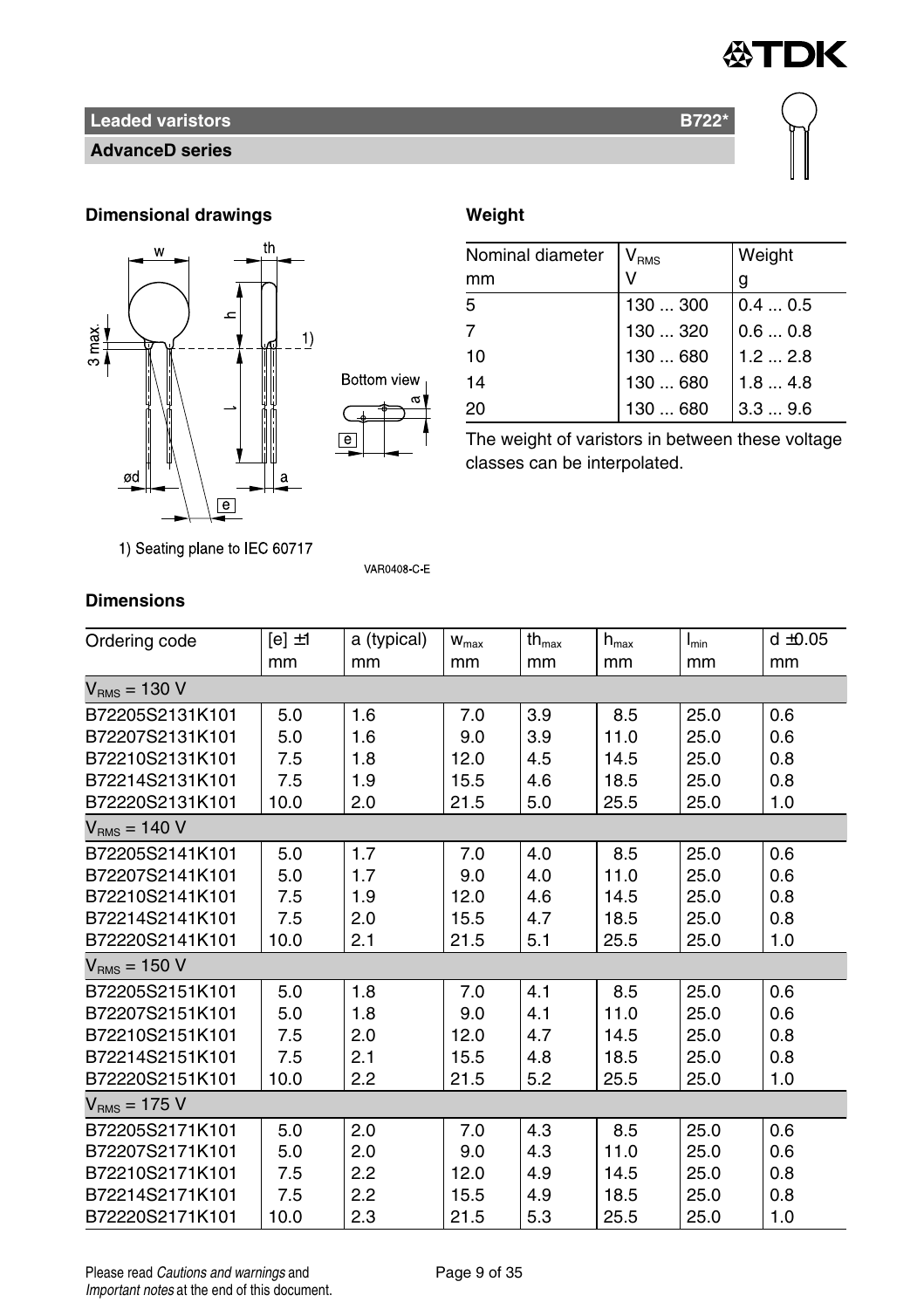



**AdvanceD series**

| Ordering code     | $[e] \pm 1$ | a (typical) | $W_{max}$ | $\operatorname{\mathsf{th}}_{\max}$ | $\mathsf{h}_{\mathsf{max}}$ | $I_{\min}$ | $d \pm 0.05$ |
|-------------------|-------------|-------------|-----------|-------------------------------------|-----------------------------|------------|--------------|
|                   | mm          | mm          | mm        | mm                                  | mm                          | mm         | mm           |
| $VRMS = 210 V$    |             |             |           |                                     |                             |            |              |
| B72205S2211K101   | 5.0         | 1.7         | 7.0       | 4.2                                 | 8.5                         | 25.0       | 0.6          |
| B72207S2211K101   | 5.0         | 1.7         | 9.0       | 4.2                                 | 11.0                        | 25.0       | 0.6          |
| B72210S2211K101   | 7.5         | 1.9         | 12.0      | 5.0                                 | 14.5                        | 25.0       | 0.8          |
| B72214S2211K101   | 7.5         | 1.9         | 15.5      | 5.0                                 | 18.5                        | 25.0       | 0.8          |
| B72220S2211K101   | 10.0        | 2.2         | 21.5      | 5.4                                 | 25.5                        | 25.0       | 1.0          |
| $VRMS = 230 V$    |             |             |           |                                     |                             |            |              |
| B72205S2231K101   | 5.0         | 1.5         | 7.0       | 4.4                                 | 8.5                         | 25.0       | 0.6          |
| B72207S2231K101   | 5.0         | 1.5         | 9.0       | 4.4                                 | 11.0                        | 25.0       | 0.6          |
| B72210S2231K101   | 7.5         | 1.7         | 12.0      | 5.0                                 | 14.5                        | 25.0       | 0.8          |
| B72214S2231K101   | 7.5         | 1.7         | 15.5      | 5.1                                 | 18.5                        | 25.0       | 0.8          |
| B72220S2231K101   | 10.0        | 1.8         | 21.5      | 5.5                                 | 25.5                        | 25.0       | 1.0          |
| $VRMS = 250 V$    |             |             |           |                                     |                             |            |              |
| B72205S2251K101   | 5.0         | 1.5         | 7.0       | 4.5                                 | 8.5                         | 25.0       | 0.6          |
| B72207S2251K101   | 5.0         | 1.5         | 9.0       | 4.5                                 | 11.0                        | 25.0       | 0.6          |
| B72210S2251K101   | 7.5         | 1.7         | 12.0      | 5.2                                 | 14.5                        | 25.0       | 0.8          |
| B72214S2251K101   | 7.5         | 1.7         | 15.5      | 5.2                                 | 18.5                        | 25.0       | 0.8          |
| B72220S2251K101   | 10.0        | 1.9         | 21.5      | 5.7                                 | 25.5                        | 25.0       | 1.0          |
| $VRMS = 275 V$    |             |             |           |                                     |                             |            |              |
| B72205S2271K101   | 5.0         | 1.6         | 7.0       | 4.6                                 | 8.5                         | 25.0       | 0.6          |
| B72207S2271K101   | 5.0         | 1.6         | 9.0       | 4.6                                 | 11.0                        | 25.0       | 0.6          |
| B72210S2271K101   | 7.5         | 1.8         | 12.0      | 5.4                                 | 14.5                        | 25.0       | 0.8          |
| B72214S2271K101   | 7.5         | 1.8         | 15.5      | 5.4                                 | 18.5                        | 25.0       | 0.8          |
| B72220S2271K101   | 10.0        | 2.0         | 21.5      | 5.8                                 | 25.5                        | 25.0       | 1.0          |
| $V_{RMS} = 300 V$ |             |             |           |                                     |                             |            |              |
| B72205S2301K101   | 5.0         | 1.7         | 7.0       | 4.7                                 | 8.5                         | 25.0       | 0.6          |
| B72207S2301K101   | 5.0         | 1.7         | 9.0       | 4.7                                 | 11.0                        | 25.0       | 0.6          |
| B72210S2301K101   | 7.5         | 1.9         | 12.0      | 5.6                                 | 14.5                        | 25.0       | 0.8          |
| B72214S2301K101   | 7.5         | 1.9         | 15.5      | 5.6                                 | 18.5                        | 25.0       | 0.8          |
| B72220S2301K101   | 10.0        | 2.1         | 21.5      | 6.1                                 | 25.5                        | 25.0       | 1.0          |
| $V_{RMS} = 320 V$ |             |             |           |                                     |                             |            |              |
| B72207S2321K101   | 5.0         | 1.9         | 9.0       | 4.6                                 | 11.0                        | 25.0       | 0.6          |
| B72210S2321K101   | 7.5         | 2.1         | 12.0      | 5.8                                 | 15.0                        | 25.0       | 0.8          |
| B72214S2321K101   | 7.5         | 2.1         | 15.5      | 5.8                                 | 19.0                        | 25.0       | 0.8          |
| B72220S2321K101   | 10.0        | 2.3         | 21.5      | 6.2                                 | 25.5                        | 25.0       | 1.0          |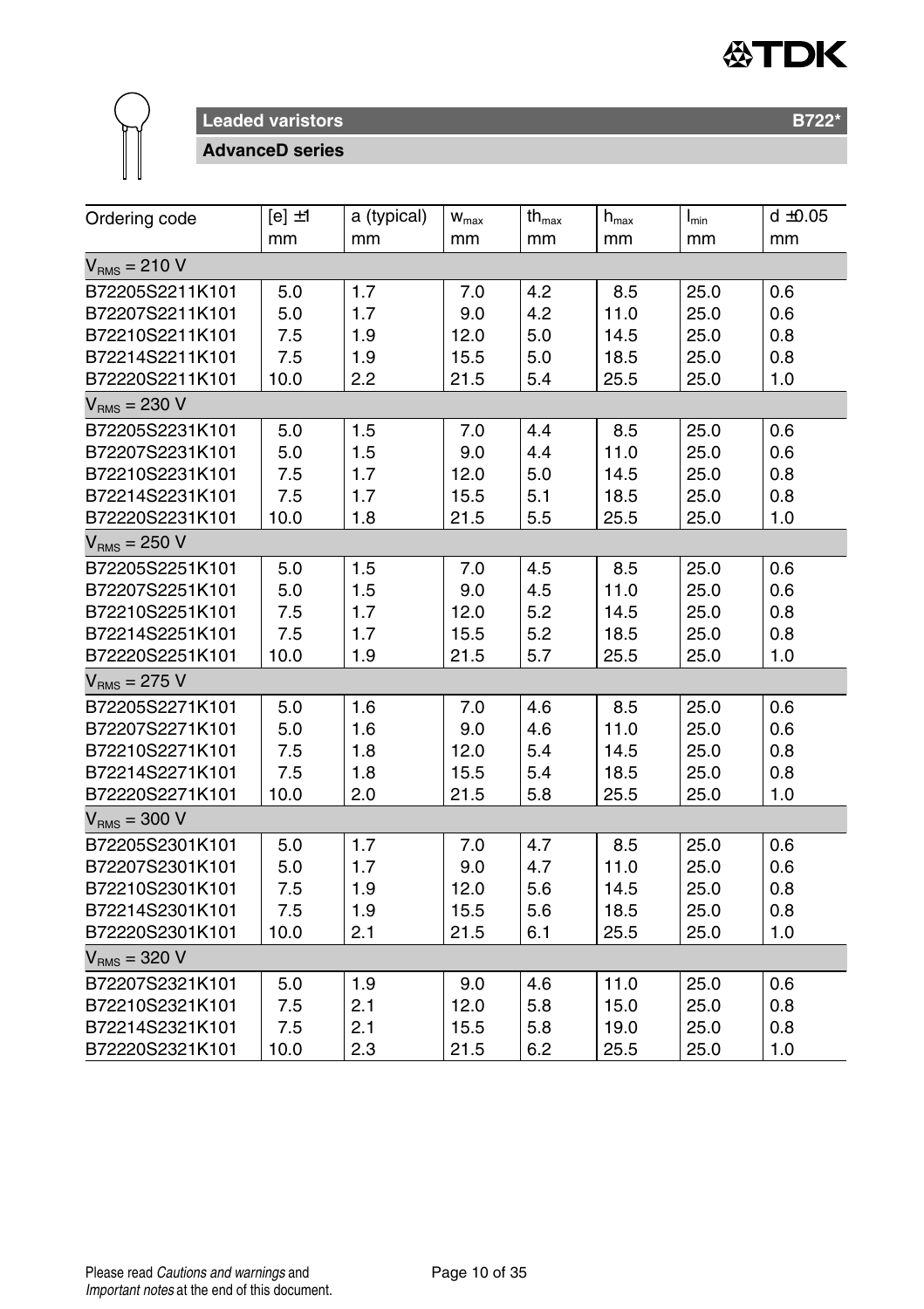#### **AdvanceD series**

| Ordering code   | $[e] \pm 1$ | a (typical) | $\mathsf{w}_{\mathsf{max}}$ | $th_{\text{max}}$ | $\mathsf{h}_{\mathsf{max}}$ | $\mathsf{I}_{\mathsf{min}}$ | $d \pm 0.05$ |
|-----------------|-------------|-------------|-----------------------------|-------------------|-----------------------------|-----------------------------|--------------|
|                 | mm          | mm          | mm                          | mm                | mm                          | mm                          | mm           |
| $VRMS = 350 V$  |             |             |                             |                   |                             |                             |              |
| B72210S2351K101 | 7.5         | 2.2         | 12.0                        | 6.5               | 15.0                        | 25.0                        | 0.8          |
| B72214S2351K101 | 7.5         | 2.2         | 15.5                        | 6.5               | 19.0                        | 25.0                        | 0.8          |
| B72220S2351K101 | 10.0        | 2.4         | 21.5                        | 7.0               | 25.5                        | 25.0                        | 1.0          |
| $VRMS = 385 V$  |             |             |                             |                   |                             |                             |              |
| B72210S2381K101 | 7.5         | 2.4         | 12.0                        | 7.1               | 15.0                        | 25.0                        | 0.8          |
| B72214S2381K101 | 7.5         | 2.4         | 15.5                        | 7.1               | 19.0                        | 25.0                        | 0.8          |
| B72220S2381K101 | 10.0        | 2.5         | 21.5                        | 7.6               | 26.0                        | 25.0                        | 1.0          |
| $VRMS = 420 V$  |             |             |                             |                   |                             |                             |              |
| B72210S2421K101 | 7.5         | 2.6         | 12.0                        | 7.4               | 15.0                        | 25.0                        | 0.8          |
| B72214S2421K101 | 7.5         | 2.6         | 15.5                        | 7.5               | 19.0                        | 25.0                        | 0.8          |
| B72220S2421K101 | 10.0        | 2.7         | 21.5                        | 7.9               | 26.0                        | 25.0                        | 1.0          |
| $VRMS = 460 V$  |             |             |                             |                   |                             |                             |              |
| B72210S2461K101 | 7.5         | 2.8         | 12.0                        | 7.7               | 15.0                        | 25.0                        | 0.8          |
| B72214S2461K101 | 7.5         | 2.8         | 15.5                        | 7.8               | 19.0                        | 25.0                        | 0.8          |
| B72220S2461K101 | 10.0        | 3.0         | 21.5                        | 8.2               | 26.0                        | 25.0                        | 1.0          |
| $VRMS = 510 V$  |             |             |                             |                   |                             |                             |              |
| B72210S2511K101 | 7.5         | 3.1         | 12.0                        | 8.0               | 15.0                        | 25.0                        | 0.8          |
| B72214S2511K101 | 7.5         | 3.1         | 15.5                        | 8.1               | 19.0                        | 25.0                        | 0.8          |
| B72220S2511K101 | 10.0        | 3.2         | 21.5                        | 8.6               | 26.0                        | 25.0                        | 1.0          |
| $VRMS = 550 V$  |             |             |                             |                   |                             |                             |              |
| B72210S2551K101 | 7.5         | 3.4         | 12.0                        | 8.4               | 15.0                        | 25.0                        | 0.8          |
| B72214S2551K101 | 7.5         | 3.4         | 15.5                        | 8.5               | 19.0                        | 25.0                        | 0.8          |
| B72220S2551K101 | 10.0        | 3.6         | 21.5                        | 9.0               | 26.0                        | 25.0                        | 1.0          |
| $VRMS = 625 V$  |             |             |                             |                   |                             |                             |              |
| B72210S2621K101 | 7.5         | 3.7         | 12.0                        | 8.8               | 15.0                        | 25.0                        | 0.8          |
| B72214S2621K101 | 7.5         | 3.7         | 15.5                        | 8.9               | 19.0                        | 25.0                        | 0.8          |
| B72220S2621K101 | 10.0        | 3.9         | 21.5                        | 9.4               | 26.0                        | 25.0                        | 1.0          |
| $VRMS = 680 V$  |             |             |                             |                   |                             |                             |              |
| B72210S2681K101 | 7.5         | 4.1         | 12.0                        | 9.2               | 15.0                        | 25.0                        | 0.8          |
| B72214S2681K101 | 7.5         | 4.1         | 15.5                        | 9.3               | 19.0                        | 25.0                        | 0.8          |
| B72220S2681K101 | 10.0        | 4.2         | 21.5                        | 9.8               | 26.0                        | 25.0                        | 1.0          |

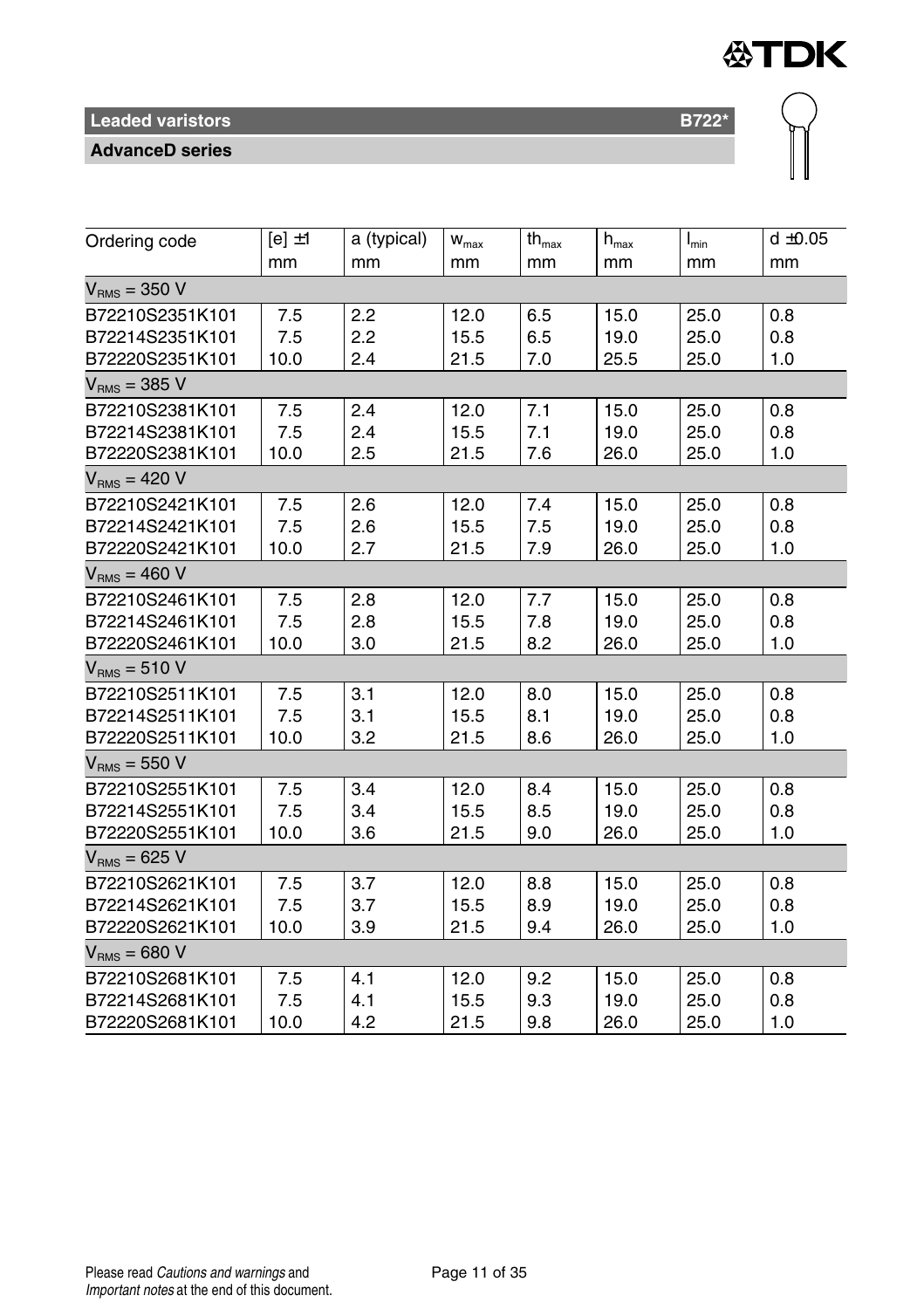



### **Reliability data**

| Test                                       | Test methods/conditions                                                                                                                                                                                                                                                                                                       | Requirement                                                                                           |
|--------------------------------------------|-------------------------------------------------------------------------------------------------------------------------------------------------------------------------------------------------------------------------------------------------------------------------------------------------------------------------------|-------------------------------------------------------------------------------------------------------|
| Varistor voltage                           | The voltage between two terminals with<br>the specified measuring current applied<br>is called $V_v$ (1 mA <sub>pc</sub> @ 0.2  2 s).                                                                                                                                                                                         | To meet the specified value                                                                           |
| Clamping voltage                           | The maximum voltage between two<br>terminals with the specified standard<br>impulse current (8/20 µs) applied.                                                                                                                                                                                                                | To meet the specified value                                                                           |
| Endurance at upper<br>category temperature | 1000 h at UCT<br>After having continuously applied the<br>maximum allowable AC voltage at UCT<br>$\pm 2$ °C for 1000 h, the specimen shall be<br>stored at room temperature and normal<br>humidity for 1 to 2 h.<br>Thereafter, the change of $V_v$ shall be<br>measured.                                                     | $ \Delta$ V/V (1 mA) $ \leq$ 10%                                                                      |
| Surge current derating,<br>$8/20 \,\mu s$  | 10 surge currents (8/20 µs), unipolar,<br>interval 30 s, amplitude corresponding<br>to derating curve for 10 impulses at<br>20 <sub>us</sub>                                                                                                                                                                                  | $ \Delta$ V/V (1 mA) $ \leq$ 10%<br>(measured in direction of<br>surge current)<br>No visible damage  |
| Surge current derating,<br>2 ms            | 10 surge currents (2 ms), unipolar,<br>interval 120 s, amplitude corresponding<br>to derating curve for 10 impulses at<br>2 <sub>ms</sub>                                                                                                                                                                                     | $ \Delta V/V$ (1 mA) $ \leq 10\%$<br>(measured in direction of<br>surge current)<br>No visible damage |
| Electric strength                          | IEC 61051-1, test 4.9.2<br>Metal balls method, 2500 V <sub>RMS</sub> , 60 s                                                                                                                                                                                                                                                   | No breakdown                                                                                          |
|                                            | The varistor is placed in a container<br>holding $1.6 \pm 0.2$ mm diameter metal<br>balls such that only the terminations of<br>the varistor are protruding.<br>The specified voltage shall be applied<br>between both terminals of the specimen<br>connected together and the electrode<br>inserted between the metal balls. |                                                                                                       |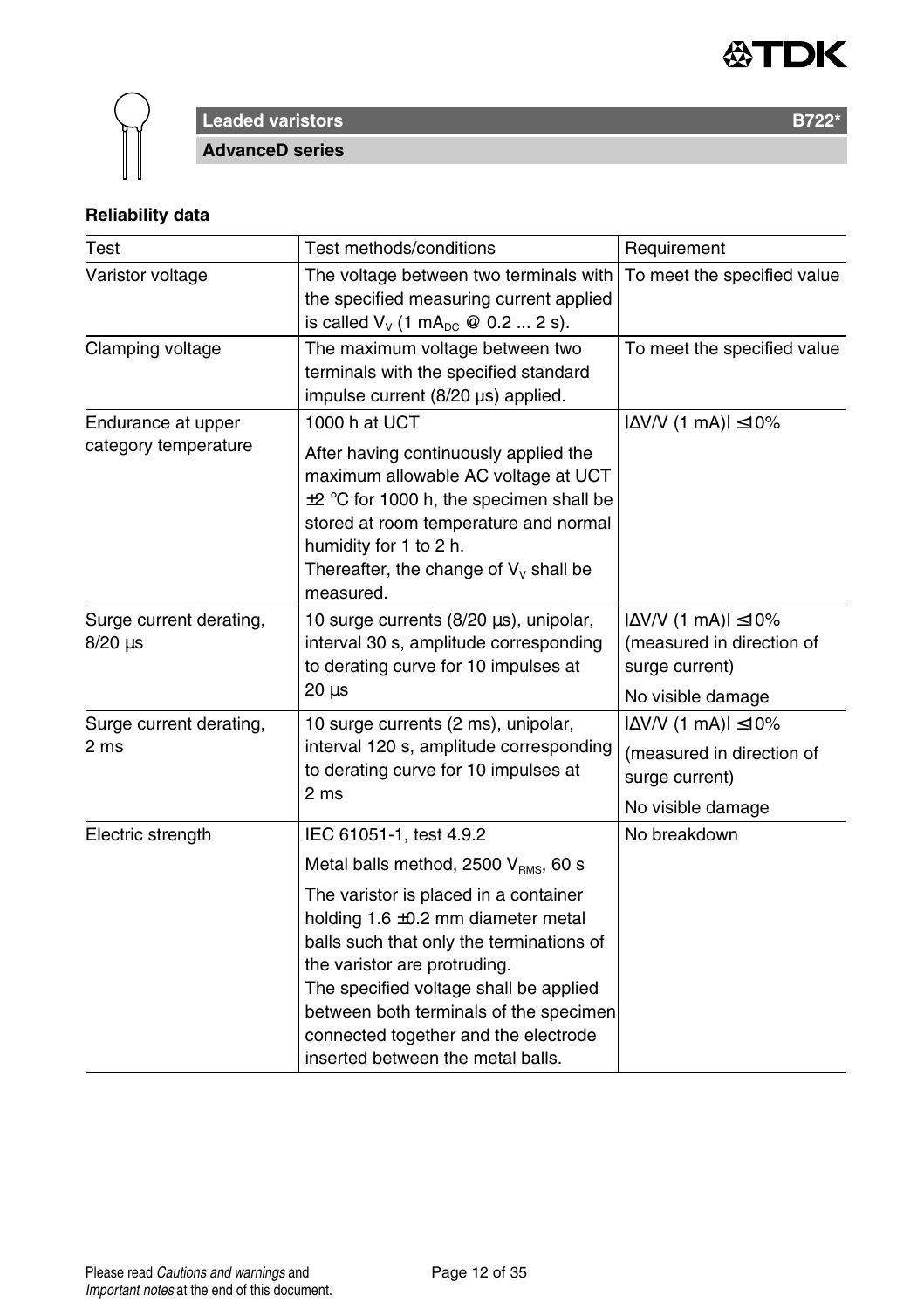**AdvanceD series**

| Test                           | Test methods/conditions                                                                                                                                                                                                                                                                                                                                                                                                             | Requirement                                                      |  |
|--------------------------------|-------------------------------------------------------------------------------------------------------------------------------------------------------------------------------------------------------------------------------------------------------------------------------------------------------------------------------------------------------------------------------------------------------------------------------------|------------------------------------------------------------------|--|
| Climatic sequence              | The specimen shall be subjected to:<br>a) dry heat at UCT, 16 h, IEC<br>60068-2-2, test Ba<br>b) damp heat, 1st cycle:<br>55 °C, 93% r. H., 24 h, IEC<br>60068-2-30, test Db<br>c) cold, LCT, 2 h, IEC 60068-2-1, test<br>Aa<br>d) damp heat, additional 5 cycles:<br>55 °C/25 °C, 93% r. H., 24 h/cycle,<br>IEC 60068-2-30, test Db.                                                                                               | $ \Delta$ V/V (1 mA) $ \leq$ 10%<br>$R_{ins} \ge 100$ M $\Omega$ |  |
|                                | Then the specimen shall be stored at<br>room temperature and normal humidity<br>for $1$ to $2$ h.<br>Thereafter, the change of $V_v$ shall be<br>measured. Thereafter, insulation resis-<br>tance R <sub>ins</sub> shall be measured at<br>$V = 500 V$ .                                                                                                                                                                            |                                                                  |  |
| Rapid change of<br>temperature | IEC 60068-2-14, test Na, LCT/UCT,<br>dwell time 30 min, 5 cycles                                                                                                                                                                                                                                                                                                                                                                    | $ \Delta V/V$ (1 mA) $ \leq 5\%$<br>No visible damage            |  |
| Damp heat, steady state        | IEC 60068-2-78, test Ca                                                                                                                                                                                                                                                                                                                                                                                                             | $ \Delta$ V/V (1 mA) $ \leq$ 10%                                 |  |
|                                | The specimen shall be subjected to<br>40 $\pm$ 2 °C, 90 to 95% r. H. for 56 days<br>without load / with 10% of the maxi-<br>mum continuous DC operating voltage<br>$V_{\text{DC}}$ . Then stored at room temperature<br>and normal humidity for 1 to 2 h.<br>Thereafter, the change of $V_v$ shall be<br>measured. Thereafter, insulation resis-<br>tance $R_{ins}$ shall be measured at<br>$V = 500$ V (insulated varistors only). | $R_{ins} \ge 100$ M $\Omega$                                     |  |

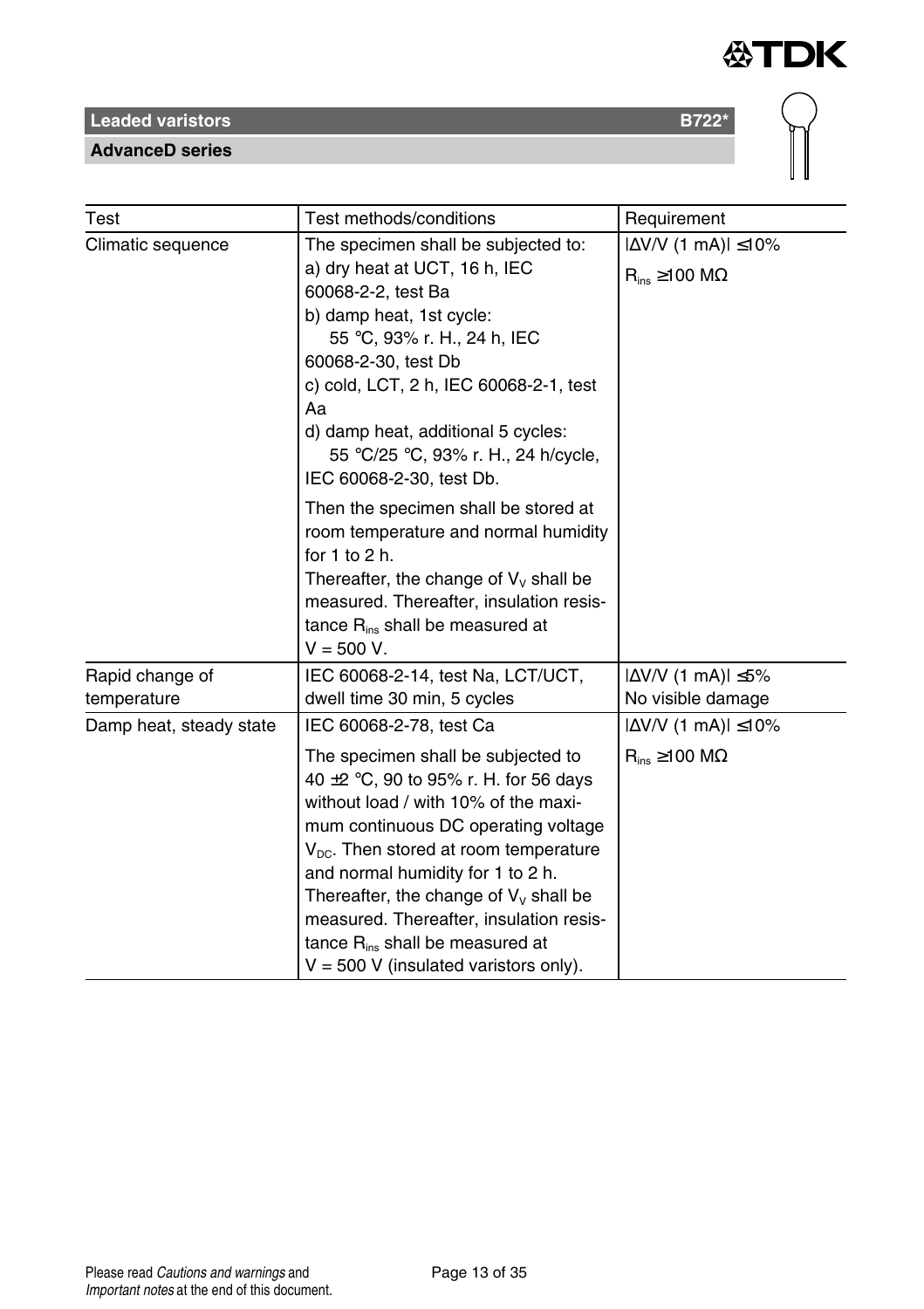



| Test                            | Test methods/conditions                                                                                                                                                                                                                                                                                                                                                                                                   | Requirement                                                                                                                                                                                                                                                                                                                                                                                                                                                                 |
|---------------------------------|---------------------------------------------------------------------------------------------------------------------------------------------------------------------------------------------------------------------------------------------------------------------------------------------------------------------------------------------------------------------------------------------------------------------------|-----------------------------------------------------------------------------------------------------------------------------------------------------------------------------------------------------------------------------------------------------------------------------------------------------------------------------------------------------------------------------------------------------------------------------------------------------------------------------|
| Solderability                   | IEC 60068-2-20, test Ta,<br>method 1 with modified conditions for<br>lead-free solder alloys: 245 °C, 3 s:<br>After dipping the terminals to a depth of<br>approximately 3 mm from the body in a<br>soldering bath of 245 °C for 3 s, the<br>terminals shall be visually examined.                                                                                                                                        | The inspection shall be<br>carried out under adequate<br>light with normal eyesight or<br>with the assistance of a<br>magnifier capable of giving<br>a magnification of 4 to<br>10 times. The dipped<br>surface shall be covered<br>with a smooth and bright<br>solder coating with no more<br>than small amounts of<br>scattered imperfections<br>such as pinholes or<br>un-wetted or de-wetted<br>areas. These imperfections<br>shall not be concentrated in<br>one area. |
| Resistance to soldering<br>heat | IEC 60068-2-20, test Tb, method 1A,<br>260 °C, 10 s:<br>Each lead shall be dipped into a solder<br>bath having a temperature of 260 $\pm$ 5 °C<br>to a point 2.0 to 2.5 mm from the body<br>of the specimen, be held there for<br>10 $\pm$ 1 s and then be stored at room<br>temperature and normal humidity for<br>1 to 2 h.<br>The change of $V_v$ shall be measured<br>and the specimen shall be visually<br>examined. | $ \Delta V/V$ (1 mA) $ \leq 5\%$<br>No visible damage                                                                                                                                                                                                                                                                                                                                                                                                                       |
| Tensile strength                | IEC 60068-2-21, test Ua1<br>After gradually applying the force<br>specified below and keeping the unit<br>fixed for 10 s, the terminal shall be<br>visually examined for any damage.<br>Force for wire diameter:<br>$0.6$ mm = 10 N<br>$0.8$ mm = 10 N<br>1.0 mm = $20 N$                                                                                                                                                 | $ \Delta$ V/V (1 mA) $ \leq$ 5%<br>No break of solder joint,<br>no wire break                                                                                                                                                                                                                                                                                                                                                                                               |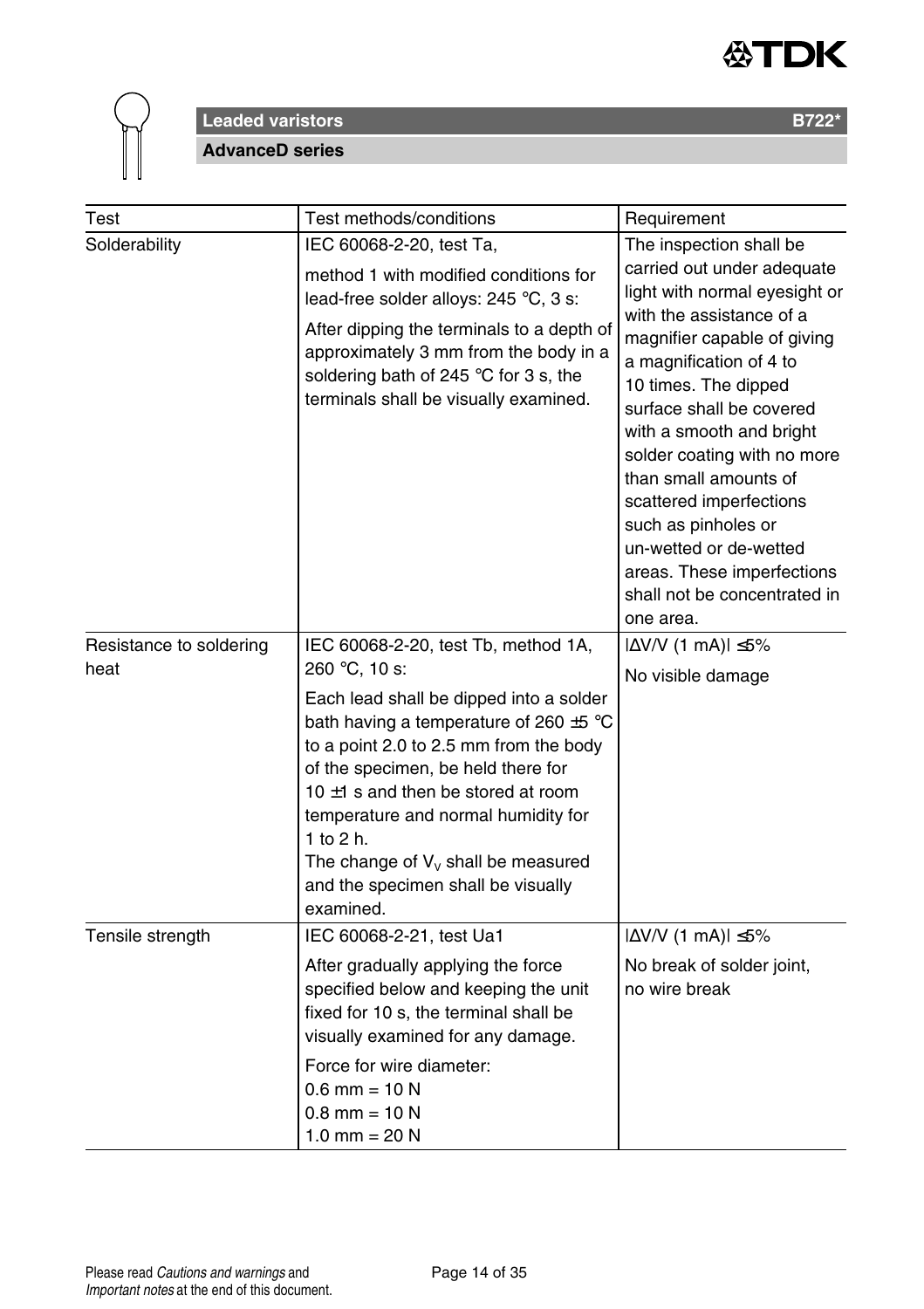

**AdvanceD series**

| Test        | Test methods/conditions                                                                                                                      |                                       | Requirement                      |
|-------------|----------------------------------------------------------------------------------------------------------------------------------------------|---------------------------------------|----------------------------------|
| Vibration   | IEC 60068-2-6, test Fc, method B4                                                                                                            |                                       | $ \Delta V/V$ (1 mA) $ \leq 5\%$ |
|             | Frequency range: 10  55 Hz                                                                                                                   |                                       | No visible damage                |
|             | Amplitude:                                                                                                                                   | 0.75 mm or 98 m/s <sup>2</sup>        |                                  |
|             | Duration:                                                                                                                                    | 6 h $(3 \cdot 2)$ h)                  |                                  |
|             | Pulse:                                                                                                                                       | sine wave                             |                                  |
|             | After repeatedly applying a single<br>harmonic vibration according to the<br>table above.<br>and the specimen shall be visually<br>examined. | The change of $V_v$ shall be measured |                                  |
| <b>Bump</b> | IEC 60068-2-29, test Eb                                                                                                                      |                                       | $ \Delta V/V$ (1 mA) $ \leq 5\%$ |
|             | Pulse duration:<br>Max. acceleration: $400 \text{ m/s}^2$<br>Number of bumps: 4000<br>Pulse:                                                 | 6 ms<br>half sine                     | No visible damage                |
| Fire hazard | IEC 60695-11-5 (needle flame test)                                                                                                           |                                       | 5 s max.                         |
|             | Severity: vertical 10 s                                                                                                                      |                                       |                                  |

#### **Note:**

UCT = Upper category temperature

LCT = Lower category temperature

 $R_{ins}$  = Insulation resistance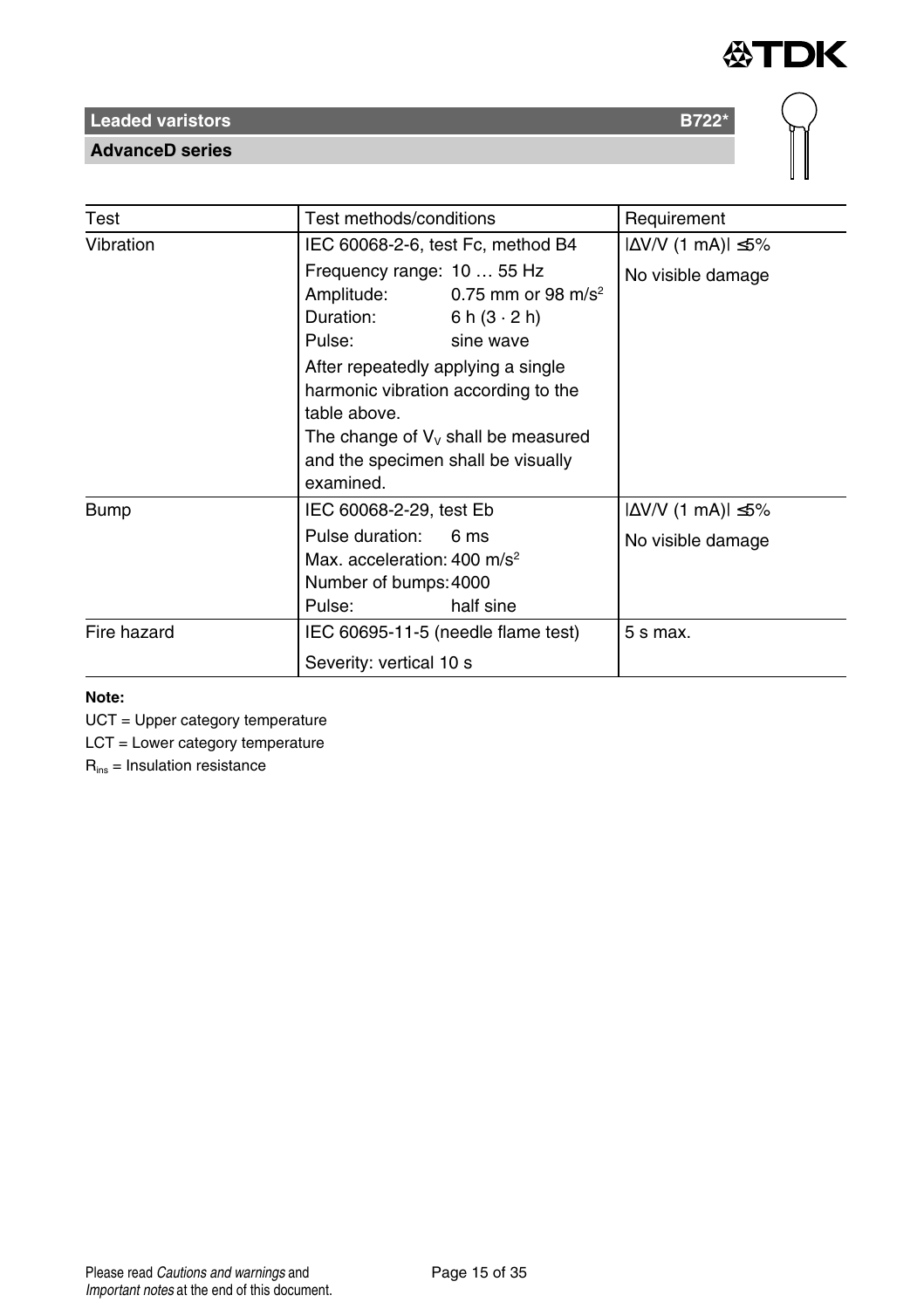

#### **v/i characteristics**

 $v = f$  (i) - for explanation of the characteristics refer to "General technical information", 1.6.3  $A =$  Leakage current,  $B =$  Protection level } for worst-case varistor tolerances



**SIOV-S07 ... E2**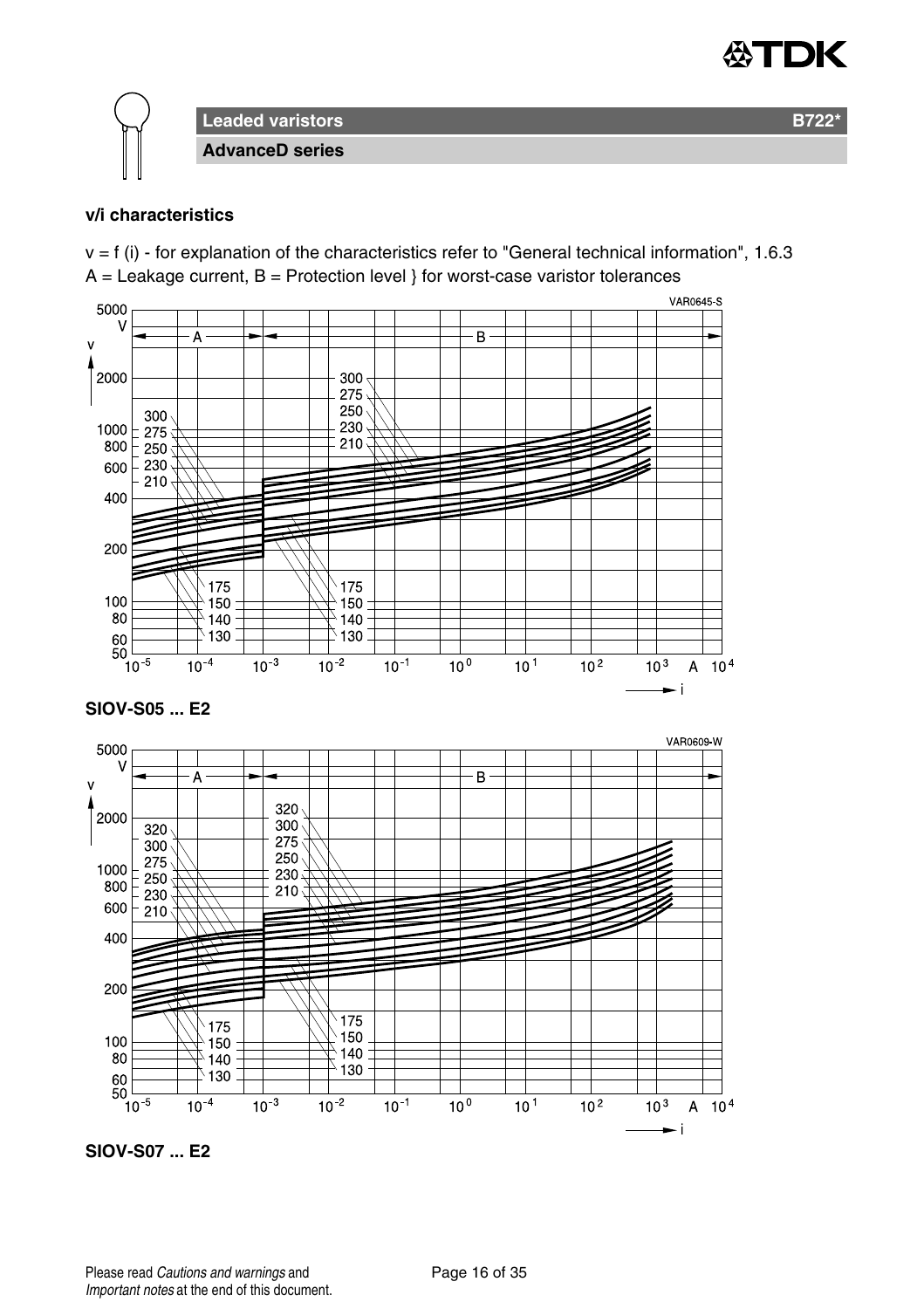**AdvanceD series**

#### **v/i characteristics**

 $v = f(i)$  - for explanation of the characteristics refer to "General technical information", 1.6.3  $A =$  Leakage current,  $B =$  Protection level } for worst-case varistor tolerances

∜TDK





Please read Cautions and warnings and <br>
Page 17 of 35 Important notes at the end of this document.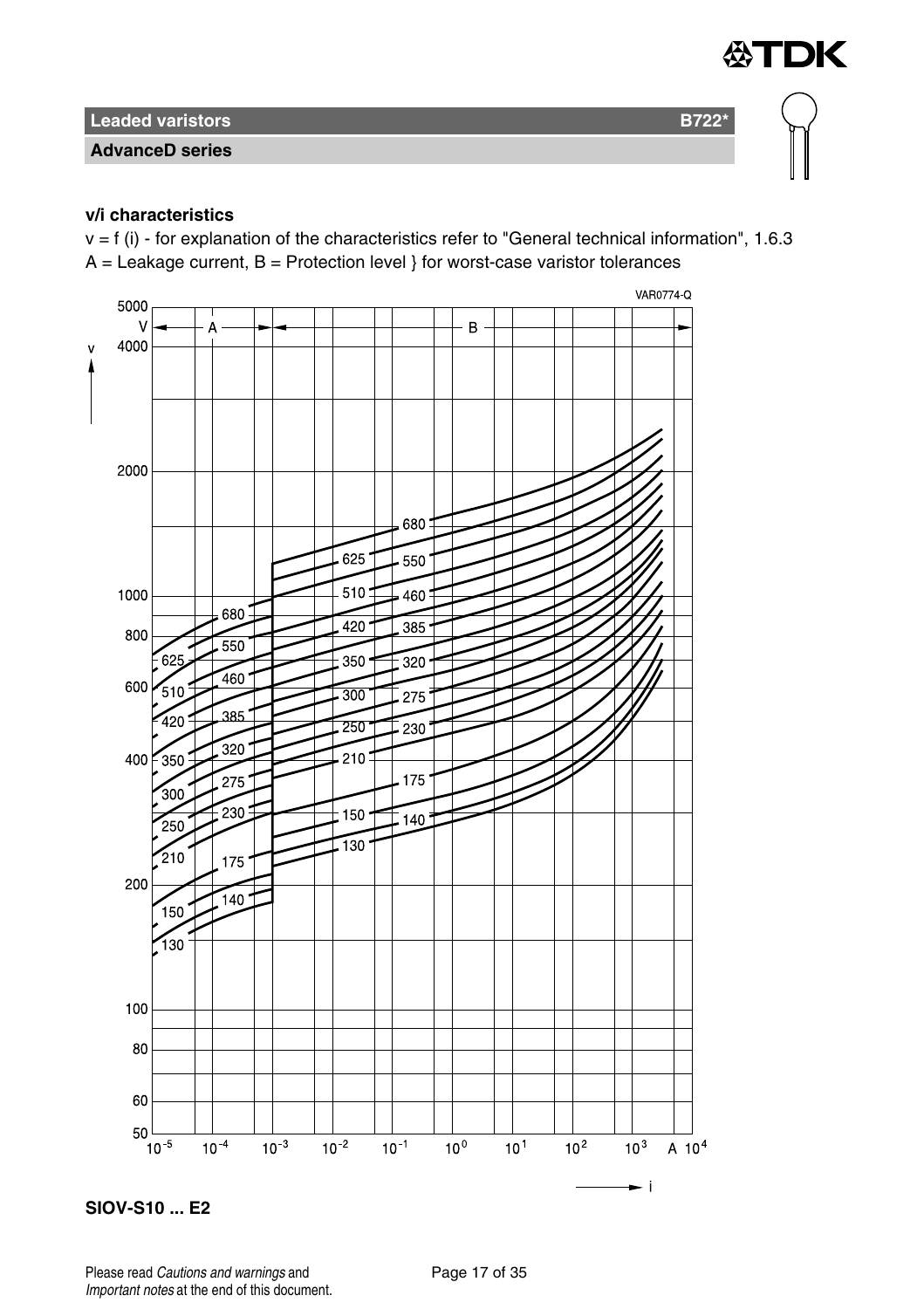

#### **v/i characteristics**

 $v = f(i)$  - for explanation of the characteristics refer to "General technical information", 1.6.3  $A =$  Leakage current,  $B =$  Protection level } for worst-case varistor tolerances



**SIOV-S14 ... E2**

Please read Cautions and warnings and <br>
Page 18 of 35 Important notes at the end of this document.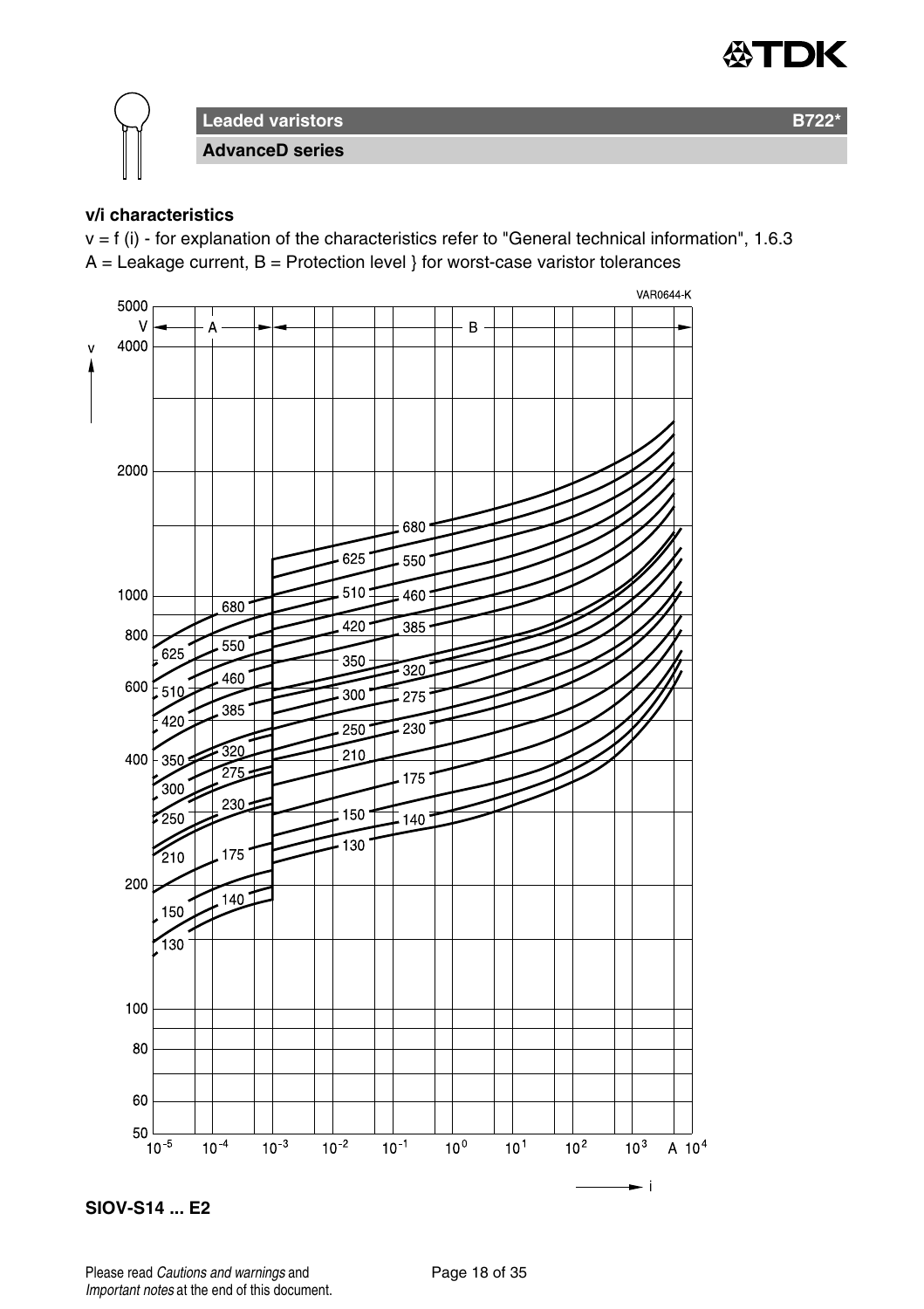**AdvanceD series**

#### **v/i characteristics**

 $v = f(i)$  - for explanation of the characteristics refer to "General technical information", 1.6.3  $A =$  Leakage current,  $B =$  Protection level } for worst-case varistor tolerances

∜TDK



**SIOV-S20 ... E2**

Please read Cautions and warnings and <br>
Page 19 of 35 Important notes at the end of this document.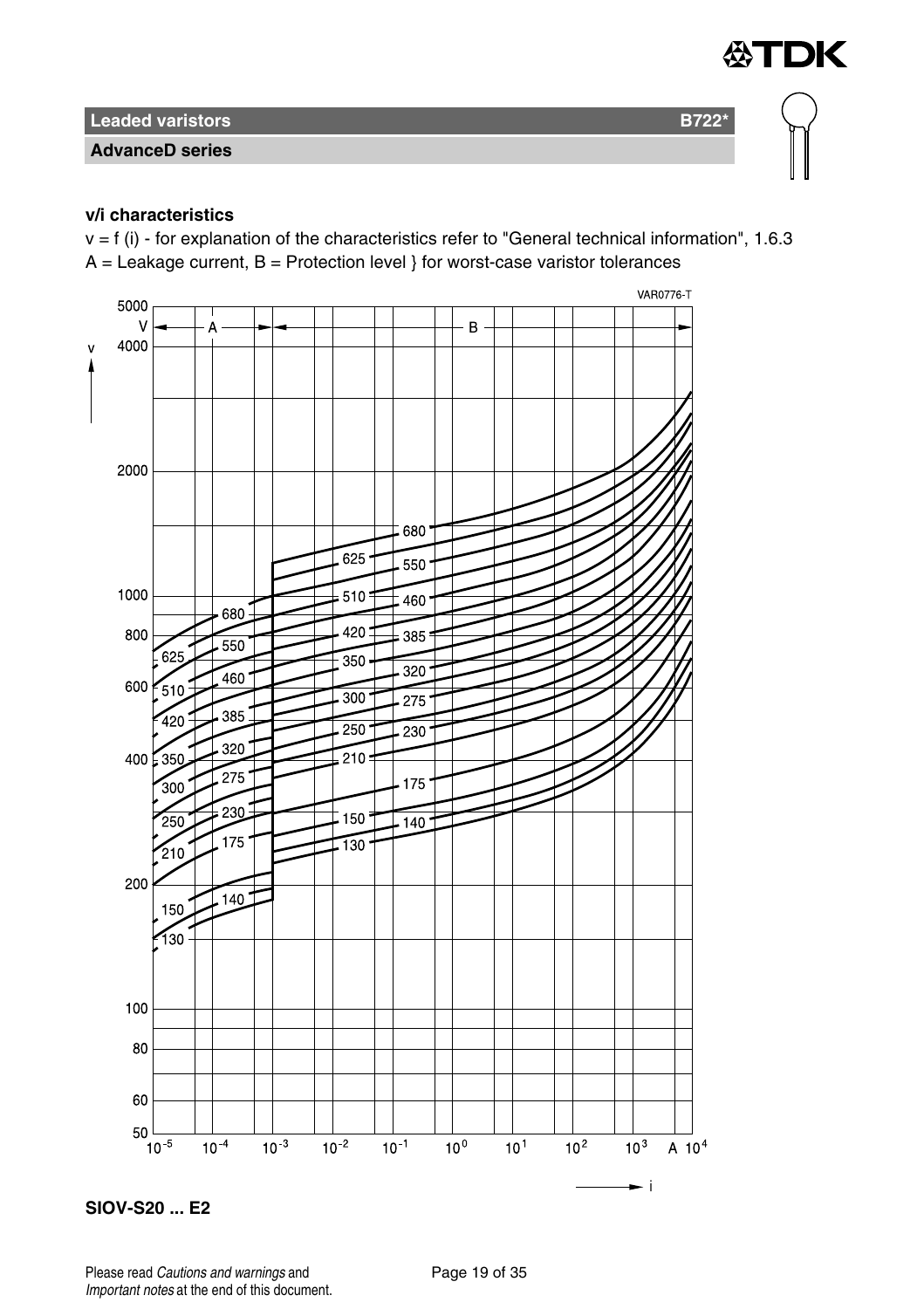

#### **Derating curves**

Maximum surge current  $i_{max} = f(t_r)$ , pulse train)

For explanation of the derating curves refer to "General technical information", section 1.8.1



**SIOV-S07K130 ... K320E2**

Please read Cautions and warnings and <br>
Page 20 of 35 Important notes at the end of this document.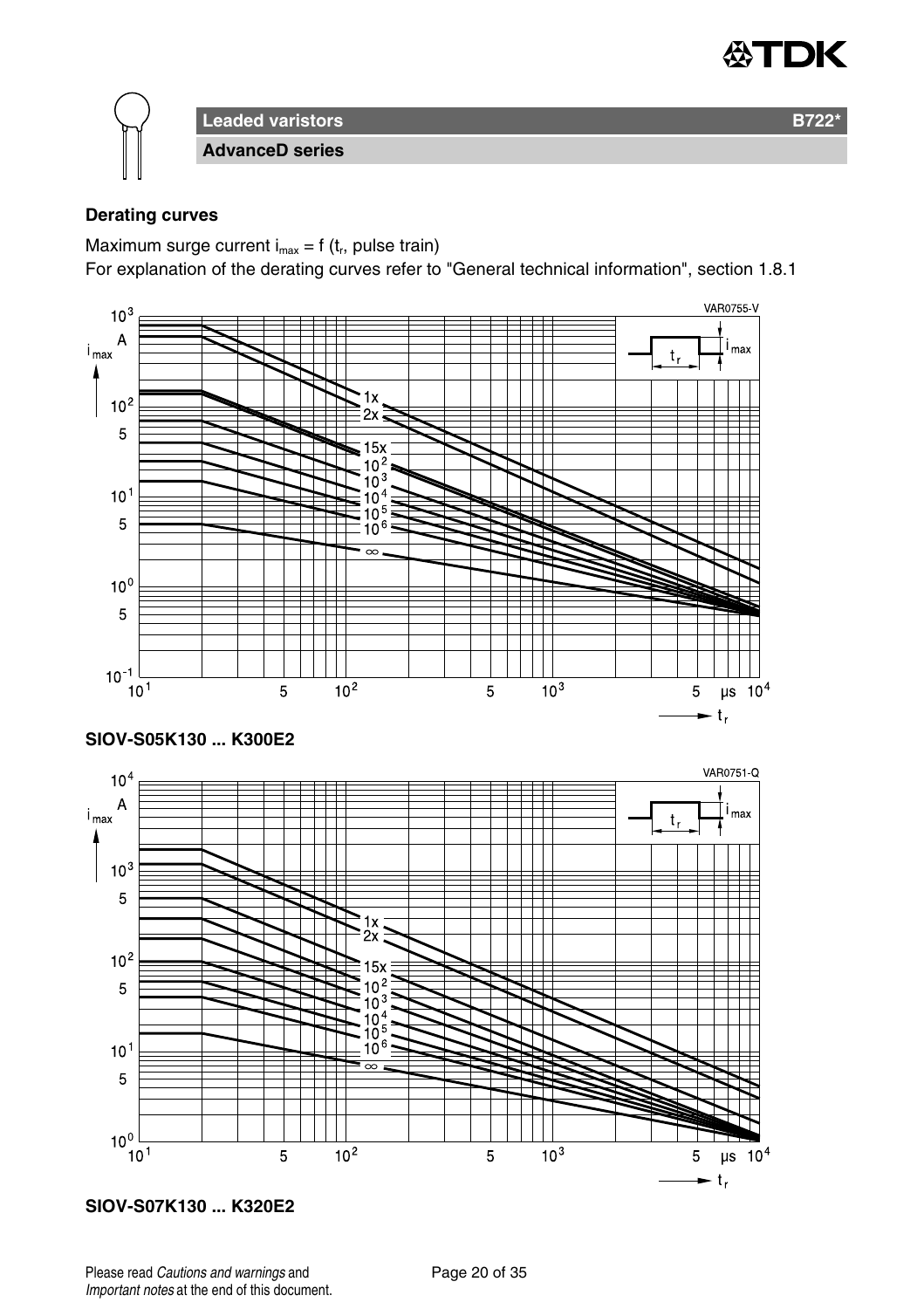**AdvanceD series**

#### **Derating curves**

Maximum surge current  $i_{max} = f(t_r)$ , pulse train)

For explanation of the derating curves refer to "General technical information", section 1.8.1

∰TDK



**SIOV-S10K350 ... K680E2**

Please read Cautions and warnings and <br>
Page 21 of 35 Important notes at the end of this document.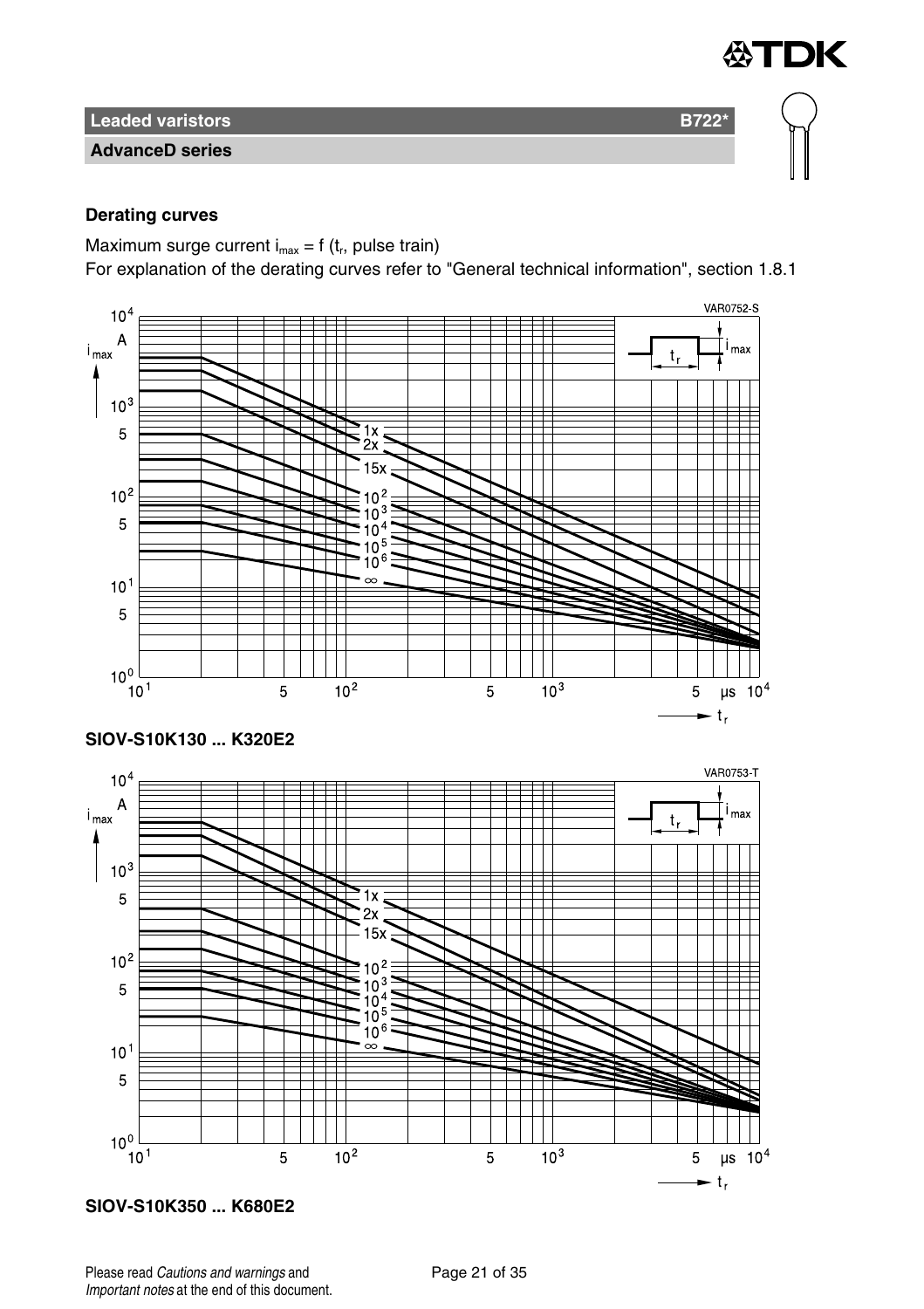

#### **Derating curves**

Maximum surge current  $i_{max} = f(t_r)$ , pulse train)

For explanation of the derating curves refer to "General technical information", section 1.8.1



**SIOV-S14K350 ... K680E2**

Please read Cautions and warnings and <br>
Page 22 of 35 Important notes at the end of this document.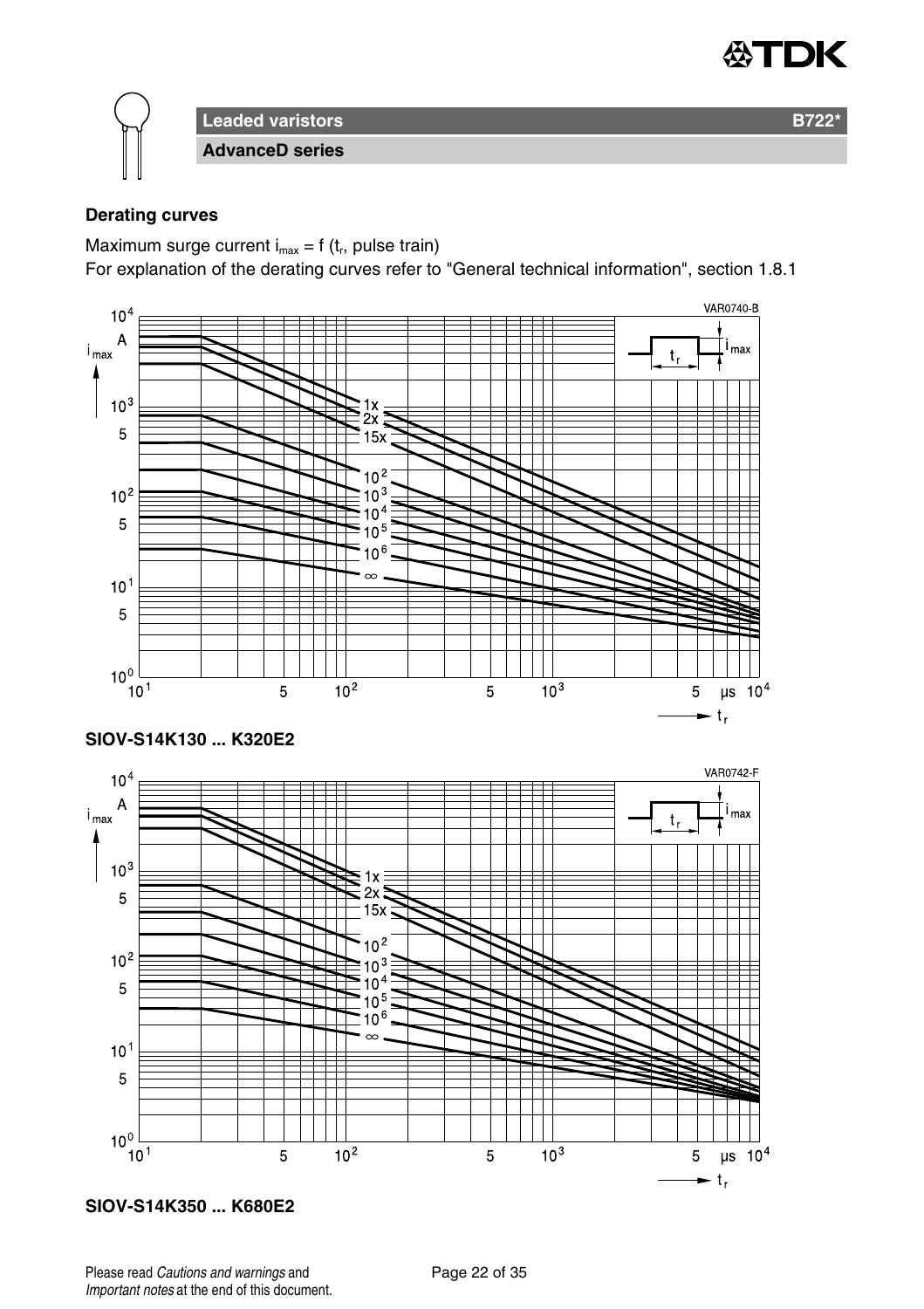**AdvanceD series**

#### **Derating curves**

Maximum surge current  $i_{max} = f(t_r)$ , pulse train)

For explanation of the derating curves refer to "General technical information", section 1.8.1

∰TDK



**SIOV-S20K350 ... K680E2**

Please read Cautions and warnings and <br>
Page 23 of 35 Important notes at the end of this document.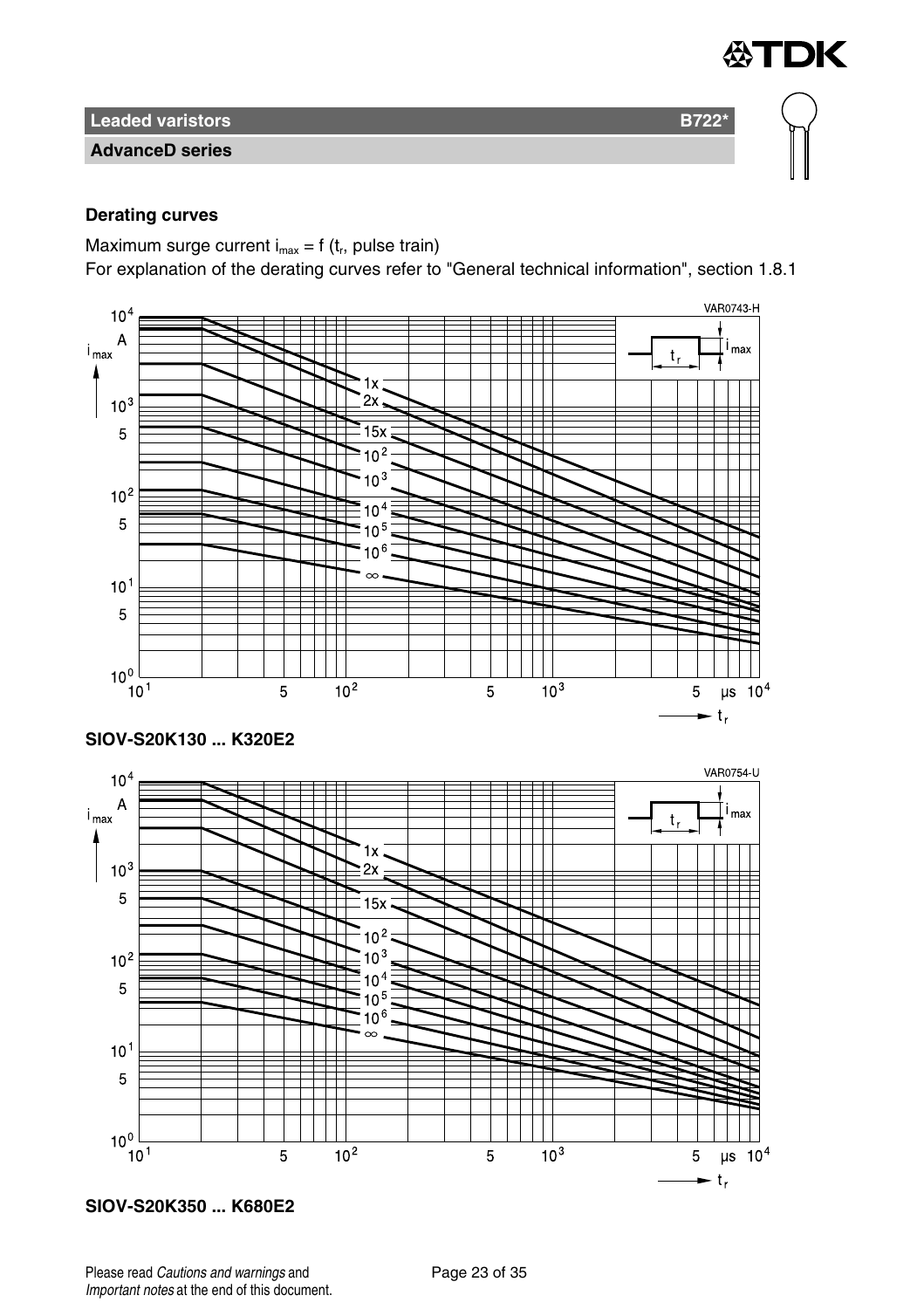

#### **Taping, packaging and lead configuration**

#### **1 EPCOS ordering code system**

#### **For leaded varistors**

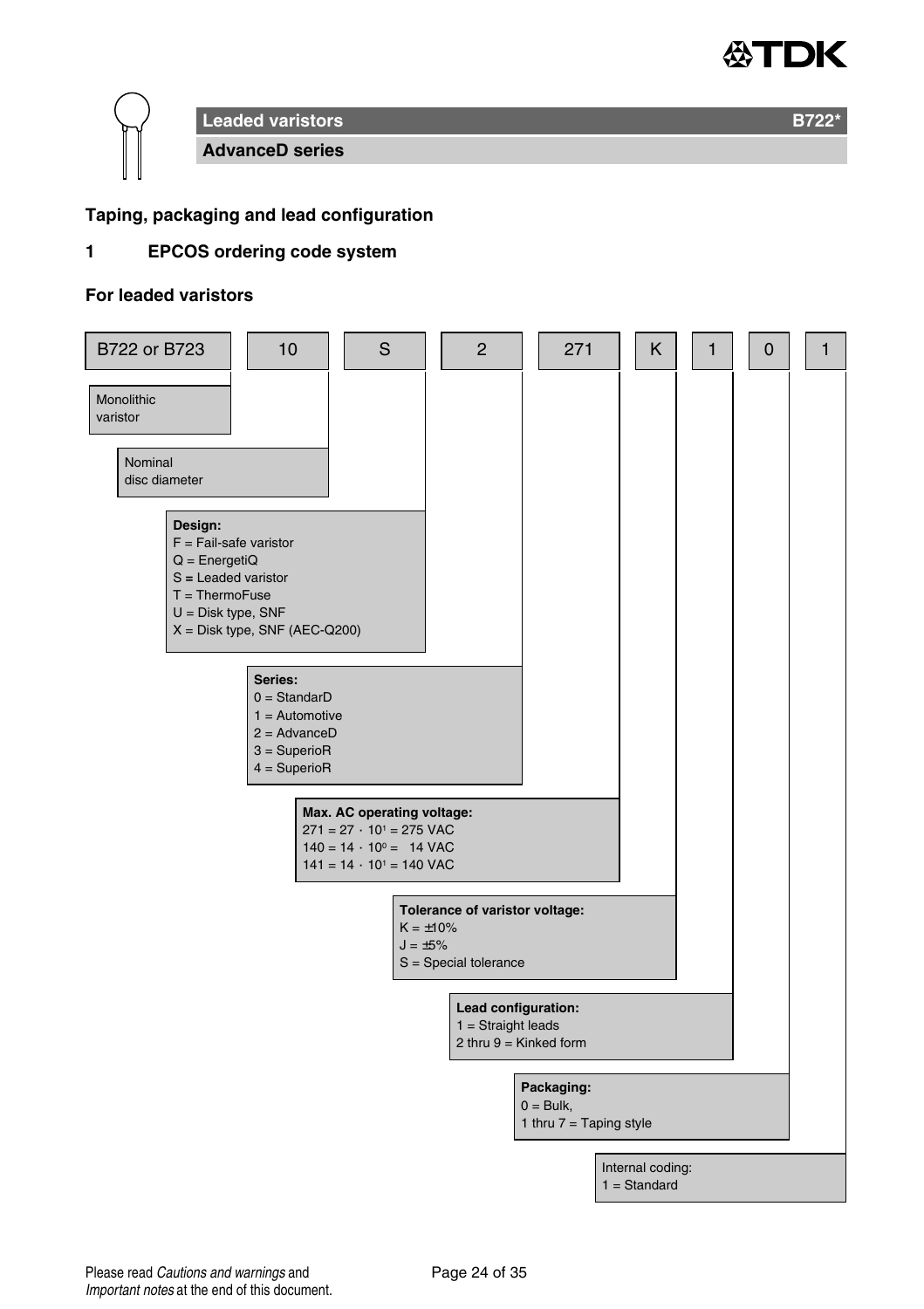

#### **2 Taping and packaging of leaded varistors**

Tape packaging for lead spacing  $\boxed{e}$  = 5 fully conforms to IEC 60286-2, while for lead spacings  $\boxed{e}$  = 7.5 and 10 the taping mode is based on this standard.

#### **2.1 Taping in accordance with IEC 60286-2 for lead spacing 5.0 mm**



#### **2.2 Taping based on IEC 60286-2 for lead spacing 7.5 and 10 mm**

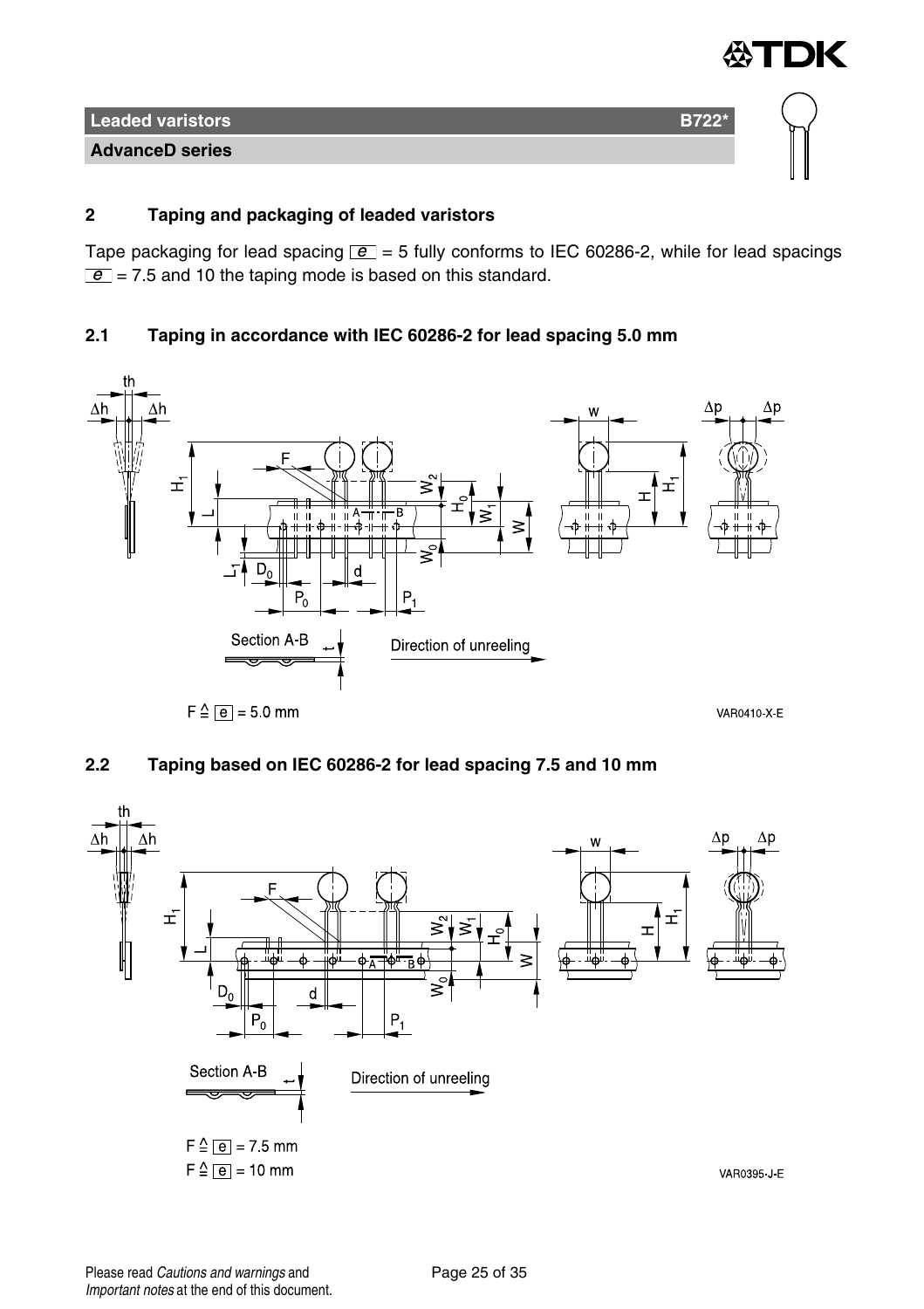



# **Leaded varistors B722<sup>\*</sup> B722<sup>\*</sup>**

**AdvanceD series**

#### **2.3 Tape dimensions (in mm)**

| Sym-           | $ e  = 5.0$ | Tolerance   | $\boxed{e}$ = 7.5 | Tolerance    | $e = 10.0$   | Tolerance    | Remarks        |
|----------------|-------------|-------------|-------------------|--------------|--------------|--------------|----------------|
| bol            |             |             |                   |              |              |              |                |
| w              |             | max.        |                   | max.         |              | max.         | see tables in  |
|                |             |             |                   |              |              |              | each series    |
| th             |             | max.        |                   | max.         |              | max.         | under          |
|                |             |             |                   |              |              |              | "Dimensions"   |
| d              | 0.6         | $\pm 0.05$  | 0.8               | $\pm 0.05$   | 1.0          | $\pm 0.05$   |                |
| $P_0$          | 12.7        | $\pm 0.3$   | 12.7 <sup>1</sup> | ±0.3         | 12.7         | ±0.3         | $±1$ mm/20     |
|                |             |             |                   |              |              |              | sprocket holes |
| $P_1$          | 3.85        | ±0.7        | 8.95              | $\pm 0.8$    | 7.7          | $\pm 0.8$    |                |
| F              | 5.0         | $+0.6/-0.1$ | 7.5               | $\pm 0.8$    | 10.0         | ±0.8         |                |
| Δh             | 0           | ±2.0        | depends on s      |              | depends on s |              | measured at    |
| $\Delta p$     | 0           | ±1.3        | $\Omega$          | ±2.0         | 0            | ±2.0         | top of compo-  |
|                |             |             |                   |              |              |              | nent body      |
| W              | 18.0        | ±0.5        | 18.0              | ±0.5         | 18.0         | ±0.5         |                |
| $W_0$          | 5.5         | min.        | 11.0              | min.         | 11.0         | min.         | Peel-off       |
|                |             |             |                   |              |              |              | force $> 5 N$  |
| $W_1$          | 9.0         | ±0.5        | 9.0               | $+0.75/-0.5$ | 9.0          | $+0.75/-0.5$ |                |
| W <sub>2</sub> | 3.0         | max.        | 3.0               | max.         | 3.0          | max.         |                |
| H              | 18.0        | $+2.0/-0$   | 18.0              | $+2.0/-0$    | 18.0         | $+2.0/-0$    | 2)             |
| $H_0$          | 16.0        | ±0.5        | 16.0              | ±0.5         | 16.0         | ±0.5         | 3)             |
|                | (18.0)      |             | (18.0)            |              |              |              |                |
| $H_1$          | 32.2        | max.        | 45.0              | max.         | 45.0         | max.         |                |
| $D_0$          | 4.0         | ±0.2        | 4.0               | ±0.2         | 4.0          | ±0.2         |                |
| t              | 0.9         | max.        | 0.9               | max.         | 0.9          | max.         | without lead   |
| L              | 11.0        | max.        | 11.0              | max.         | 11.0         | max.         |                |
| $L_1$          | 0.5         | max.        |                   |              |              |              |                |

1) Taping with  $P_0 = 15.0$  mm upon request

2) Applies only to uncrimped types

3) Applies only to crimped types ( $H_0 = 18$  upon request)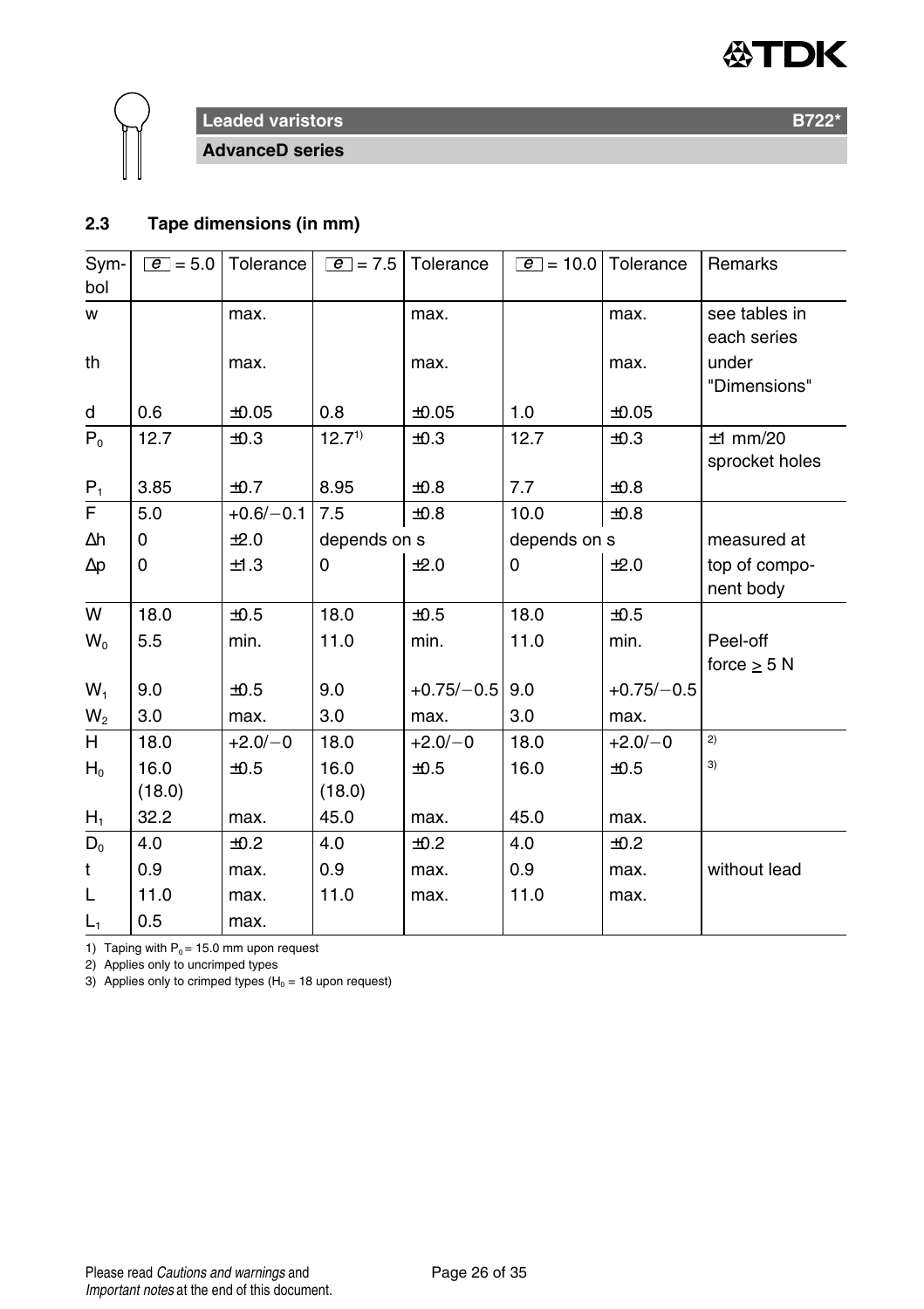**AdvanceD series**

DK

#### **2.4 Taping mode**

Example: B72210S0271K1 **5** 1 ——<br>Digit 14

| Digit 14       | Taping           | Reel type                          | Seating plane height H <sub>0</sub> | Seating plane height H | Pitch distance |
|----------------|------------------|------------------------------------|-------------------------------------|------------------------|----------------|
|                | mode             |                                    | for crimped types                   | for uncrimped types    | P <sub>0</sub> |
|                |                  |                                    | mm                                  | mm                     | mm             |
| 0              |                  | <b>Bulk</b>                        |                                     |                        |                |
| 1              | G                |                                    | 16                                  | 18                     | 12.7           |
| $\overline{2}$ | G <sub>2</sub>   |                                    | 18                                  |                        | 12.7           |
| 3              | G3               | $\mathsf{I}$                       | 16                                  | 18                     | 12.7           |
| $\overline{4}$ | G4               | $\mathsf{I}$                       | 18                                  |                        | 12.7           |
| 5              | G5               | Ш                                  | 16                                  | 18                     | 12.7           |
| 6              | GA               | Ammo pack                          | 16                                  | 18                     | 12.7           |
| 7              | G <sub>2</sub> A | Ammo pack                          | 18                                  |                        | 12.7           |
|                |                  | Internal coding for special taping |                                     |                        |                |
|                | G6               | Ш                                  | 18                                  |                        | 12.7           |
|                | G <sub>10</sub>  | Ш                                  | 16                                  | 18                     | 15.0           |
|                | G11              | $\mathsf{II}$                      | 18                                  |                        | 15.0           |
|                | G10A             | Ammo pack                          | 16                                  | 18                     | 15.0           |
|                | G11A             | Ammo pack                          | 18                                  |                        | 15.0           |

#### **2.5 Reel dimension**





#### **Dimensions** (in mm)

| Reel type |          |          |            | w       |
|-----------|----------|----------|------------|---------|
|           | 360 max. | $31 + 1$ | approx. 45 | 54 max. |
|           | 360 max. | $31 + 1$ | approx. 55 | 64 max. |
| Ш         | 500 max. | $23 + 1$ | approx. 59 | 72 max. |

If reel type III is not compatible with insertion equipment because of its large diameter, nominal disk diameter 10 mm and 14 mm can be supplied on reel II upon request (taping mode G3).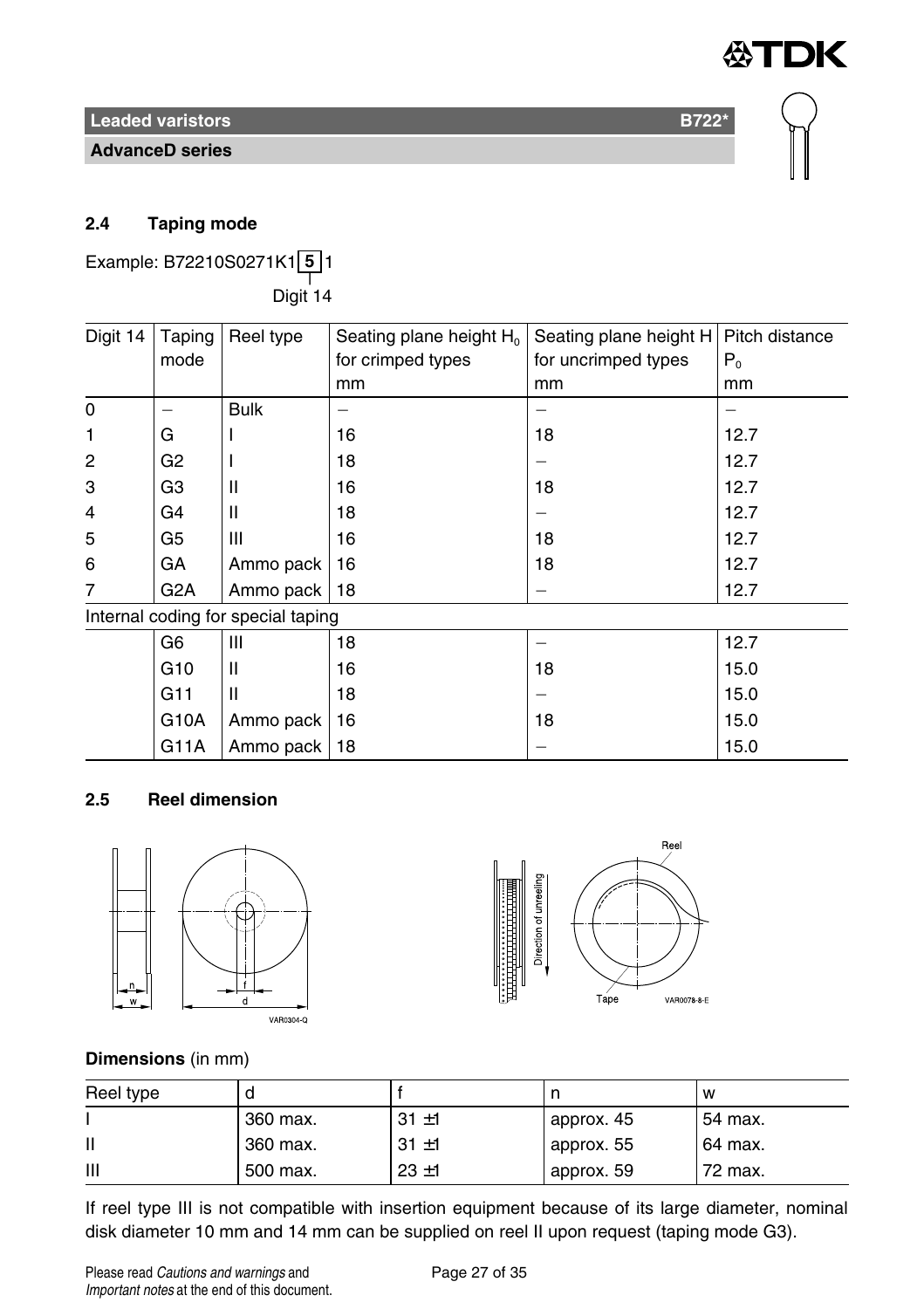



#### **2.6 Ammo pack dimensions**



#### **3 Lead configuration**

Straight leads are standard for disk varistors. Other lead configurations as crimp style or customer-specific lead wire length according to 3.1, 3.2, 3.3 and 3.4 are optional. Crimped leads (non-standard) are differently crimped for technical reasons; the individual crimp styles are denoted by consecutive numbers (S, S2 through S5) as shown in the dimensional drawings below.

The crimp styles of the individual types can be seen from the type designation in the ordering tables.

#### **3.1 Crimp style mode**

Example: B72210S0271K **5** 01

——<br>Digit 13

| Digit 13 of ordering code | Crimp style              | Figure |
|---------------------------|--------------------------|--------|
|                           | Standard, straight leads |        |
| 2                         | S2                       |        |
| 3                         | S <sub>3</sub>           |        |
| 5                         | S <sub>5</sub>           |        |
| Available upon request    |                          |        |
| Internal coding           |                          |        |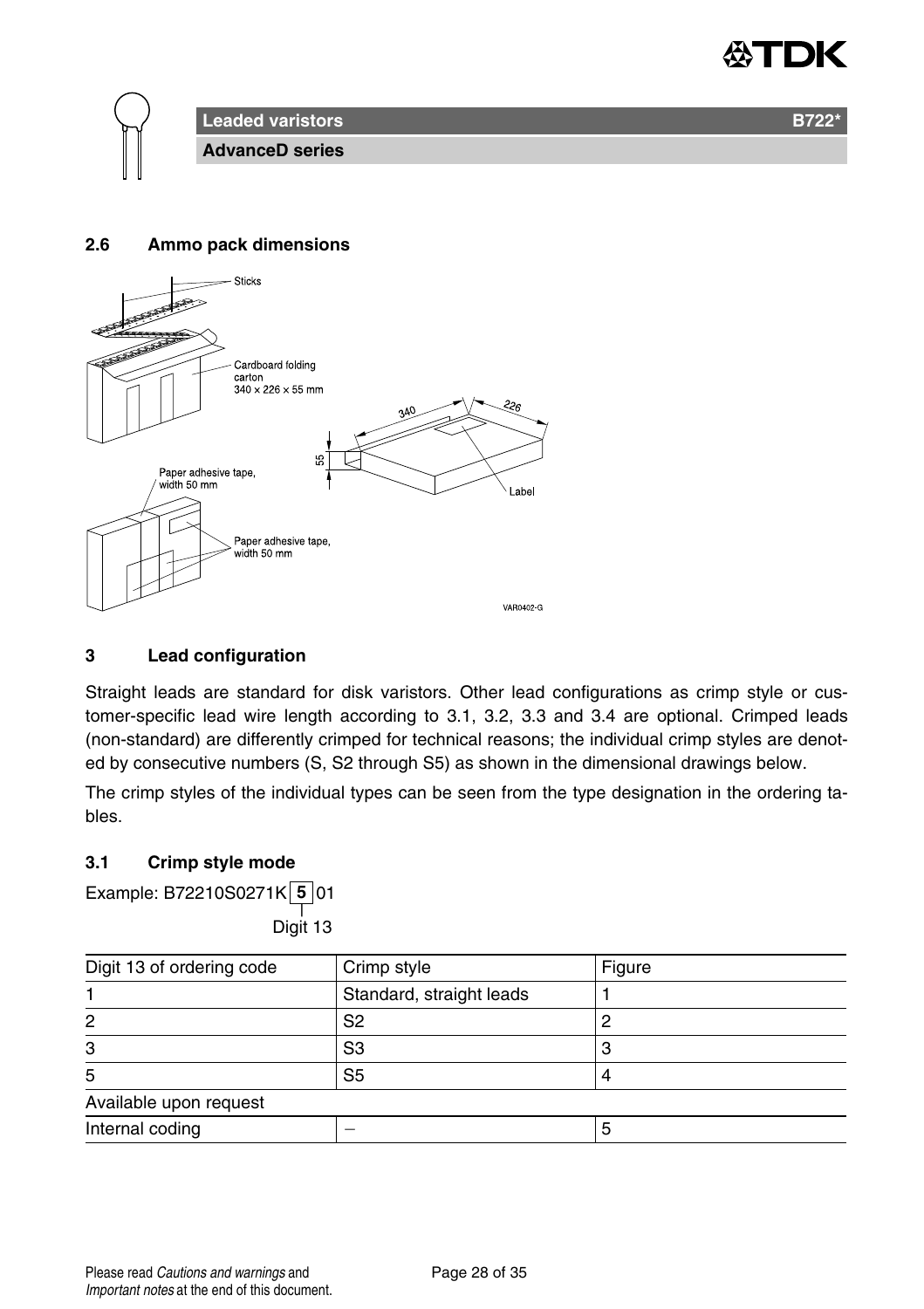

#### **3.2 Standard leads and non-standard crimp styles**

The basic dimensions in figure 1 to 5 are valid for types with either round or square (EnergetiQ series) component head.

#### **Standard, straight leads Non-standard,**



1) Seating plane to IEC 717 **VAR0586 W E** 

**crimp style S2**



1) Seating plane to IEC 60717 VAR0411 F E

**Non-standard, crimp style S3**



1) Seating plane to IEC 60717 VAR0396 R E



#### **Non-standard, crimp style S5**



1) Seating plane to IEC 60717 VAR0726 M-E

**Figure 4**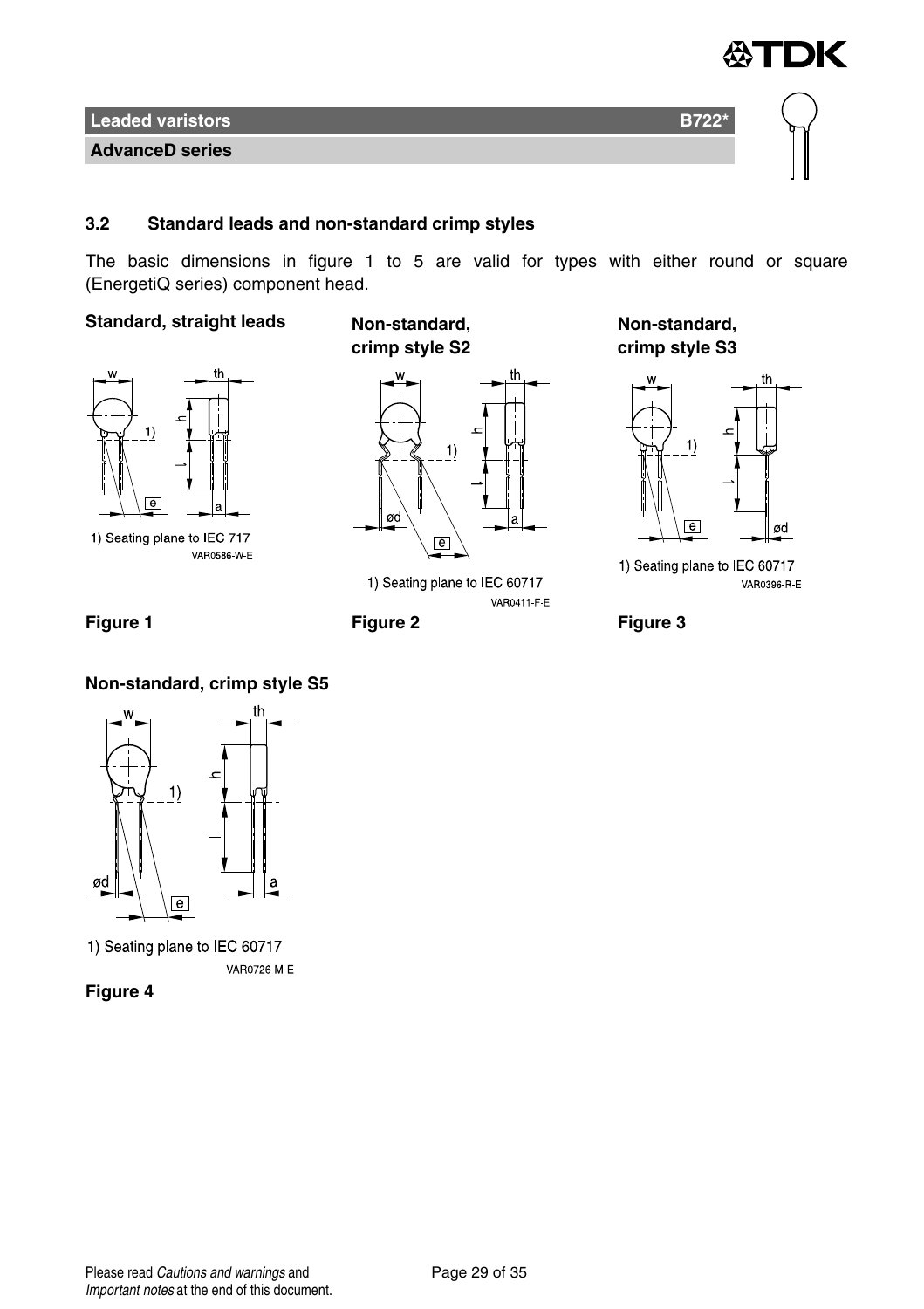

#### **3.3 Trimmed leads (non-standard)**

Varistors with cut leads available upon request.

| Lead length tolerances: |                  |
|-------------------------|------------------|
| Straight leads          | $+/-0.8$ mm      |
| Crimped leads           | $+/-0.5$ mm      |
| Minimum lead length     | $3.0 \text{ mm}$ |



1) Seating plane to IEC 60717<br>\*) For round component head<br>\*\*) For EnergetiQ series, square component head

VAR0642-U-E

**Figure 5**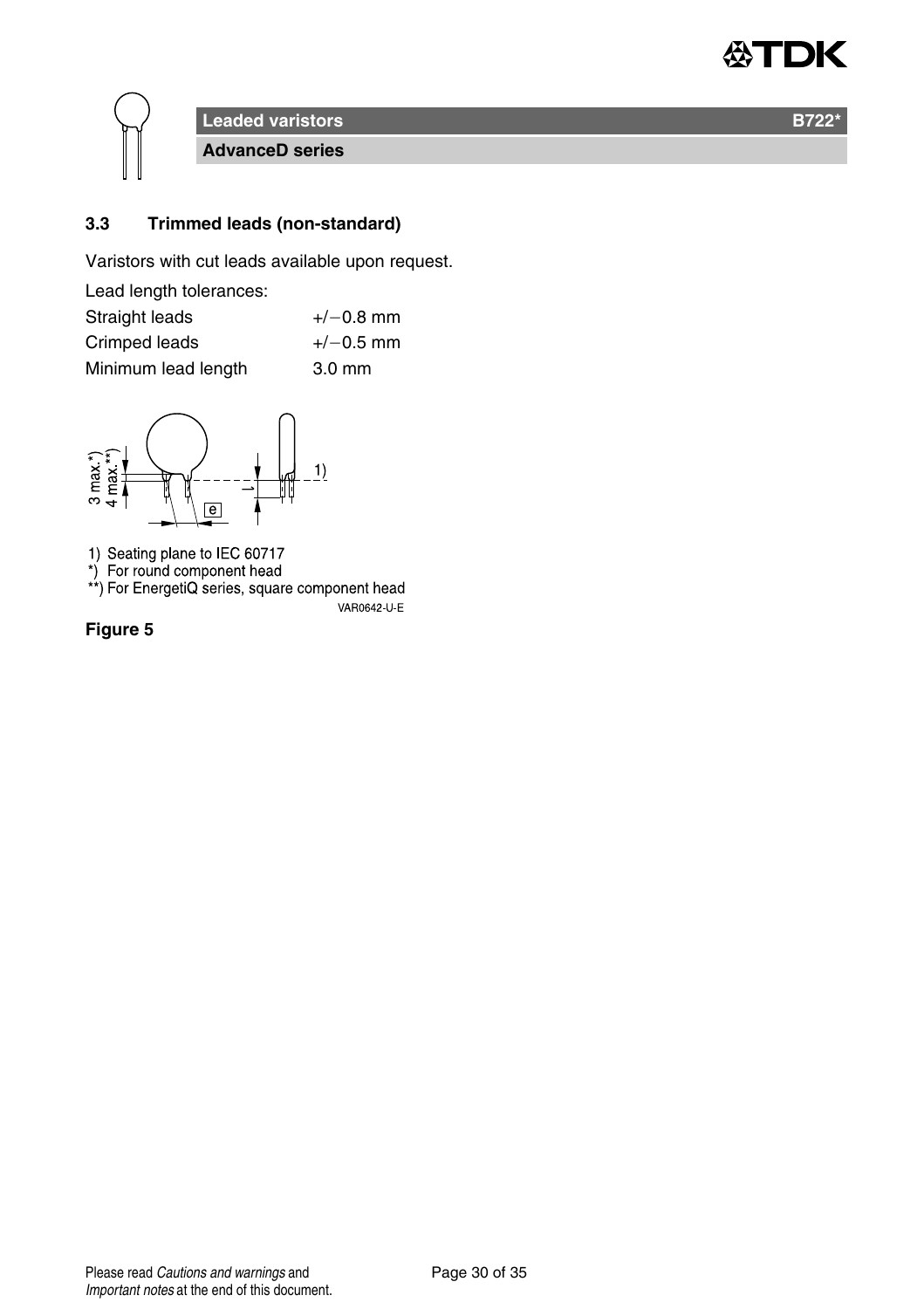

**AdvanceD series**

#### **Cautions and warnings**

#### **General**

- 1. EPCOS metal oxide varistors are designed for specific applications and should not be used for purposes not identified in our specifications, application notes and data books unless otherwise agreed with EPCOS during the design-in-phase.
- 2. Ensure suitability of SIOVs through reliability testing during the design-in phase. SIOVs should be evaluated taking into consideration worst-case conditions.
- 3. For applications of SIOVs in line-to-ground circuits based on various international and local standards there are restrictions existing or additional safety measures required.

#### **Storage**

- 1. Store SIOVs only in original packaging. Do not open the package prior to processing.
- 2. Recommended storage conditions in original packaging: Storage temperature:  $-25$  °C ... +45 °C, Relative humidity: <75% annual average, <95% on maximum 30 days a year. Dew precipitation: is to be avoided.
- 3. Avoid contamination of an SIOV's during storage, handling and processing.
- 4. Avoid storage of SIOVs in harmful environments that can affect the function during long-term operation (examples given under operation precautions).
- 5. The SIOV type series should be soldered after shipment from EPCOS within the time specified:

SIOV-S, -Q, -LS, -B, -SNF 24 months ETFV/ T series, -CU 12 months.

#### **Handling**

- 1. SIOVs must not be dropped.
- 2. Components must not be touched with bare hands. Gloves are recommended.
- 3. Avoid contamination of the surface of SIOV electrodes during handling, be careful of the sharp edge of SIOV electrodes.

#### **Soldering (where applicable)**

- 1. Use rosin-type flux or non-activated flux.
- 2. Insufficient preheating may cause ceramic cracks.
- 3. Rapid cooling by dipping in solvent is not recommended.
- 4. Complete removal of flux is recommended.
- 5. Temperatures of all preheat stages and the solder bath must be strictly controlled especially for T series (T14 and T20).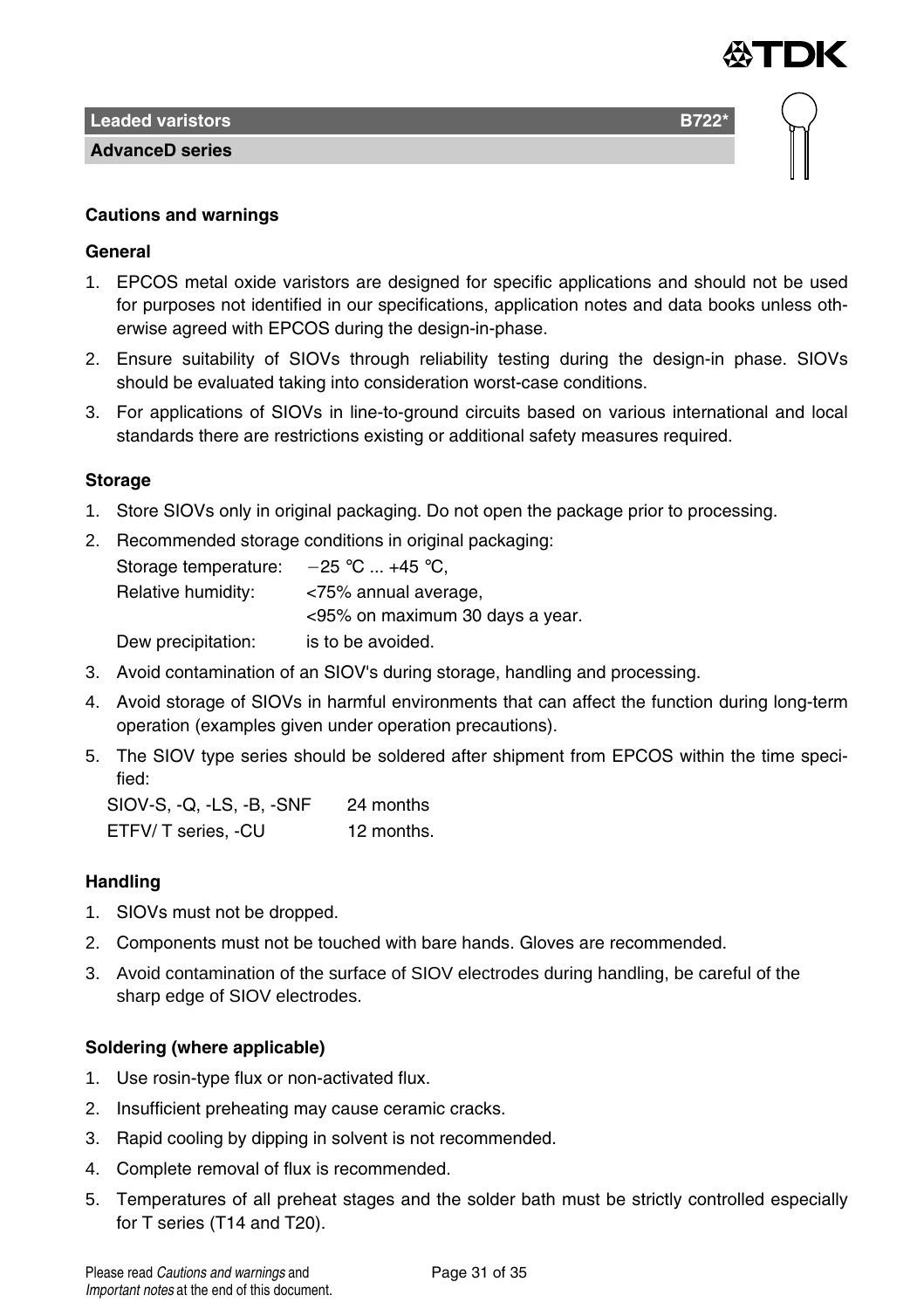



#### **Mounting**

- 1. Potting, sealing or adhesive compounds can produce chemical reactions in the SIOV ceramic that will degrade the component's electrical characteristics.
- 2. Overloading SIOVs may result in ruptured packages and expulsion of hot materials. For this reason SIOVs should be physically shielded from adjacent components.

#### **Operation**

- 1. Use SIOVs only within the specified temperature operating range.
- 2. Use SIOVs only within the specified voltage and current ranges.
- 3. Environmental conditions must not harm SIOVs. Use SIOVs only in normal atmospheric conditions. Avoid use in deoxidizing gases (chlorine gas, hydrogen sulfide gas, ammonia gas, sulfuric acid gas etc), corrosive agents, humid or salty conditions.Contact with any liquids and solvents should be prevented.

#### **Display of ordering codes for EPCOS products**

The ordering code for one and the same EPCOS product can be represented differently in data sheets, data books, other publications, on the EPCOS website, or in order-related documents such as shipping notes, order confirmations and product labels. **The varying representations of the ordering codes are due to different processes employed and do not affect the specifications of the respective products**. Detailed information can be found on the Internet under www.epcos.com/orderingcodes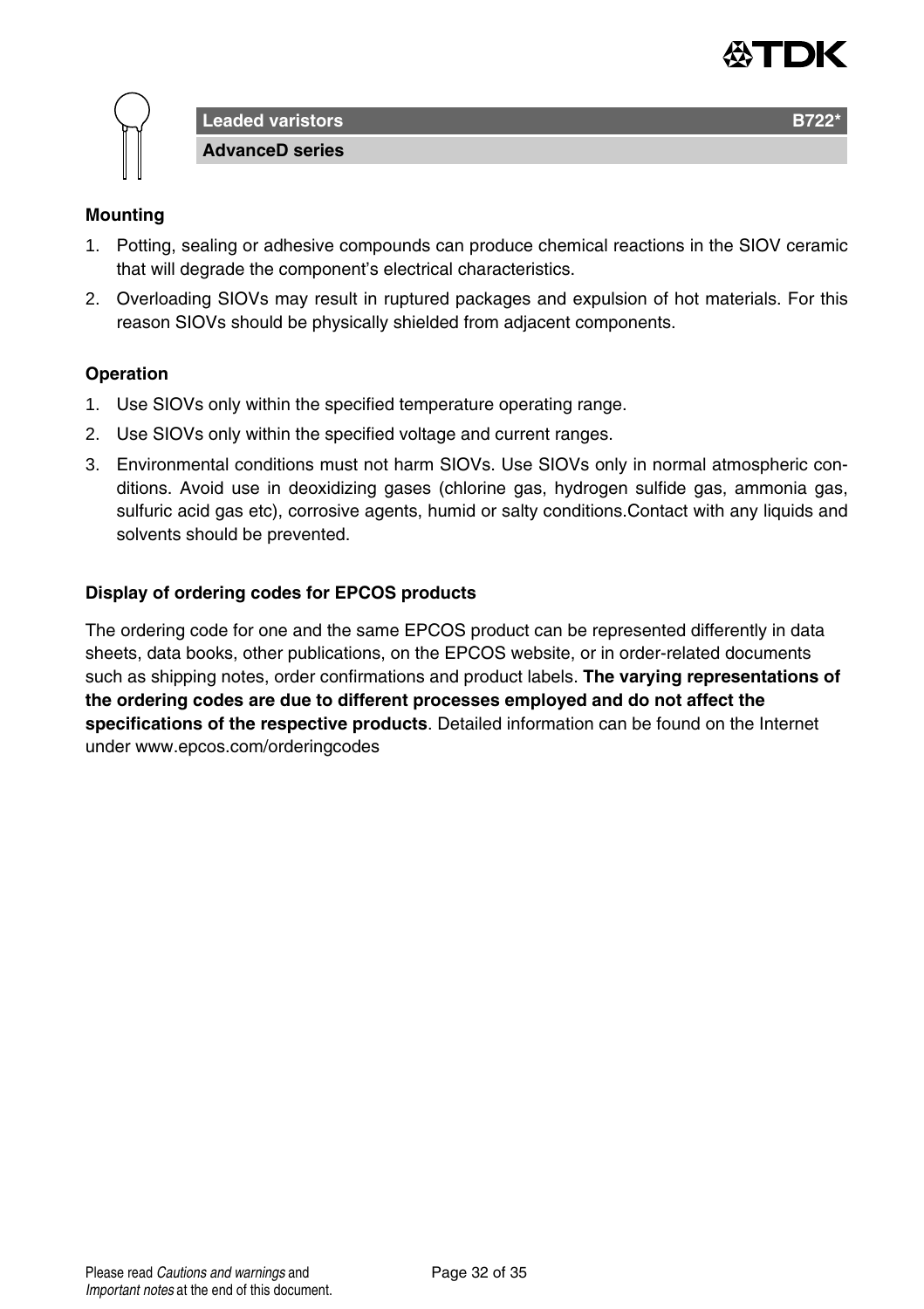

 $\bigcap$ 

# **Leaded varistors B722\***

**AdvanceD series**

#### **Symbols and terms**

| Symbol                        | Term                                                                     |
|-------------------------------|--------------------------------------------------------------------------|
| C                             | Capacitance                                                              |
| $\mathbf{C}_{\text{typ}}$     | Typical capacitance                                                      |
|                               | Current                                                                  |
| $I_c$                         | Current at which $V_{c, max}$ is measured                                |
| I <sub>leak</sub>             | Leakage current                                                          |
| $I_{\text{max}}$              | Maximum surge current (also termed peak current)                         |
| $I_{\text{max}}$              | Maximum discharge current                                                |
| $I_n$                         | Nominal discharge current to UL 1449                                     |
| LCT                           | Lower category temperature                                               |
| $L_{\text{typ}}$              | <b>Typical inductance</b>                                                |
| $P_{\text{max}}$              | Maximum average power dissipation                                        |
| $R_{ins}$                     | Insulation resistance                                                    |
| $R_{\text{min}}$              | Minimum resistance                                                       |
| $\mathsf{T}_\mathtt{A}$       | Ambient temperature                                                      |
| $t_{r}$                       | Duration of equivalent rectangular wave                                  |
| <b>UCT</b>                    | Upper category temperature                                               |
| v                             | Voltage                                                                  |
| $V_{\text{clamp}}$            | Clamping voltage                                                         |
| $V_{c. max}$                  | Maximum clamping voltage at specified current i <sub>c</sub>             |
| $V_{DC}$                      | DC operating voltage                                                     |
| $V_{\text{jump}}$             | Maximum jump start voltage                                               |
| $V_{max}$                     | Maximum voltage                                                          |
| $V_{\rm on}$                  | Operating voltage                                                        |
| V <sub>RMS</sub>              | AC operating voltage, root-mean-square value                             |
| V <sub>RMS, op, max</sub>     | Root-mean-square value of max. DC operating voltage incl. ripple current |
| $\mathsf{V}_{\mathsf{surge}}$ | Super imposed surge voltage                                              |
| $V_{\rm v}$                   | Varistor voltage                                                         |
| $\Delta V_{\rm V}$            | Tolerance of varistor voltage                                            |
| $W_{\text{ID}}$               | Maximum load dump                                                        |
| $\mathsf{W}_{\text{max}}$     | Maximum energy absorption                                                |
|                               |                                                                          |
| $\overline{e}$                | Lead spacing                                                             |

All dimensions are given in mm.

The commas used in numerical values denote decimal points.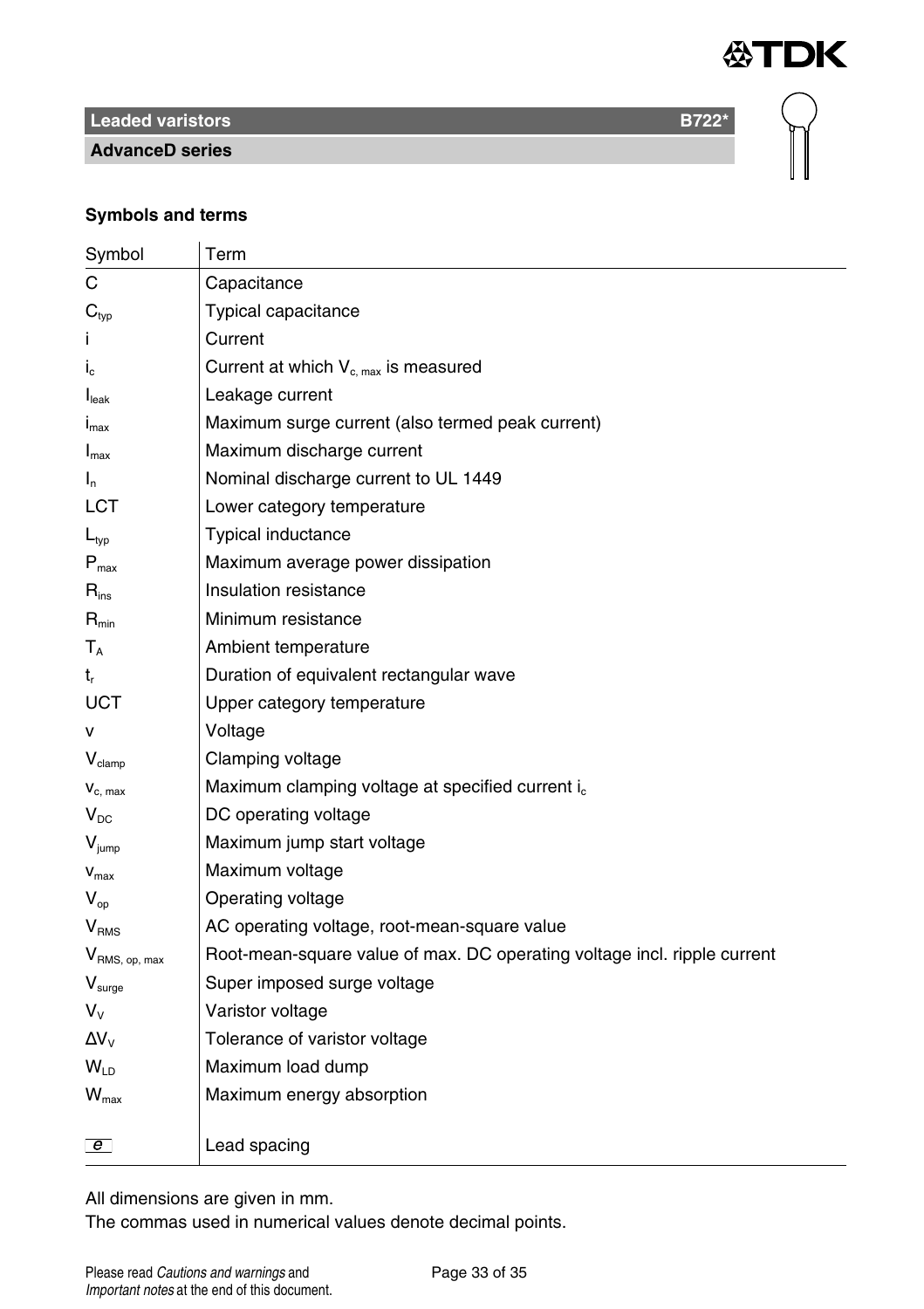

The following applies to all products named in this publication:

- 1. Some parts of this publication contain **statements about the suitability of our products for certain areas of application**. These statements are based on our knowledge of typical requirements that are often placed on our products in the areas of application concerned. We nevertheless expressly point out **that such statements cannot be regarded as binding statements about the suitability of our products for a particular customer application.** As a rule we are either unfamiliar with individual customer applications or less familiar with them than the customers themselves. For these reasons, it is always ultimately incumbent on the customer to check and decide whether a product with the properties described in the product specification is suitable for use in a particular customer application.
- 2. We also point out that **in individual cases, a malfunction of electronic components or failure before the end of their usual service life cannot be completely ruled out in the current state of the art, even if they are operated as specified.** In customer applications requiring a very high level of operational safety and especially in customer applications in which the malfunction or failure of an electronic component could endanger human life or health (e.g. in accident prevention or life-saving systems), it must therefore be ensured by means of suitable design of the customer application or other action taken by the customer (e.g. installation of protective circuitry or redundancy) that no injury or damage is sustained by third parties in the event of malfunction or failure of an electronic component.
- 3. **The warnings, cautions and product-specific notes must be observed.**
- 4. In order to satisfy certain technical requirements, **some of the products described in this publication may contain substances subject to restrictions in certain jurisdictions (e.g. because they are classed as hazardous)**. Useful information on this will be found in our Material Data Sheets on the Internet (www.tdk-electronics.tdk.com/material). Should you have any more detailed questions, please contact our sales offices.
- 5. We constantly strive to improve our products. Consequently, **the products described in this publication may change from time to time**. The same is true of the corresponding product specifications. Please check therefore to what extent product descriptions and specifications contained in this publication are still applicable before or when you place an order.

We also **reserve the right to discontinue production and delivery of products**. Consequently, we cannot guarantee that all products named in this publication will always be available. The aforementioned does not apply in the case of individual agreements deviating from the foregoing for customer-specific products.

- 6. Unless otherwise agreed in individual contracts, **all orders are subject to our General Terms and Conditions of Supply.**
- 7. **Our manufacturing sites serving the automotive business apply the IATF 16949 standard.** The IATF certifications confirm our compliance with requirements regarding the quality management system in the automotive industry. Referring to customer requirements and customer specific requirements ("CSR") TDK always has and will continue to have the policy of respecting individual agreements. Even if IATF 16949 may appear to support the acceptance of unilateral requirements, we hereby like to emphasize that **only requirements mutually agreed upon can and will be implemented in our Quality Management System.** For clarification purposes we like to point out that obligations from IATF 16949 shall only become legally binding if individually agreed upon.